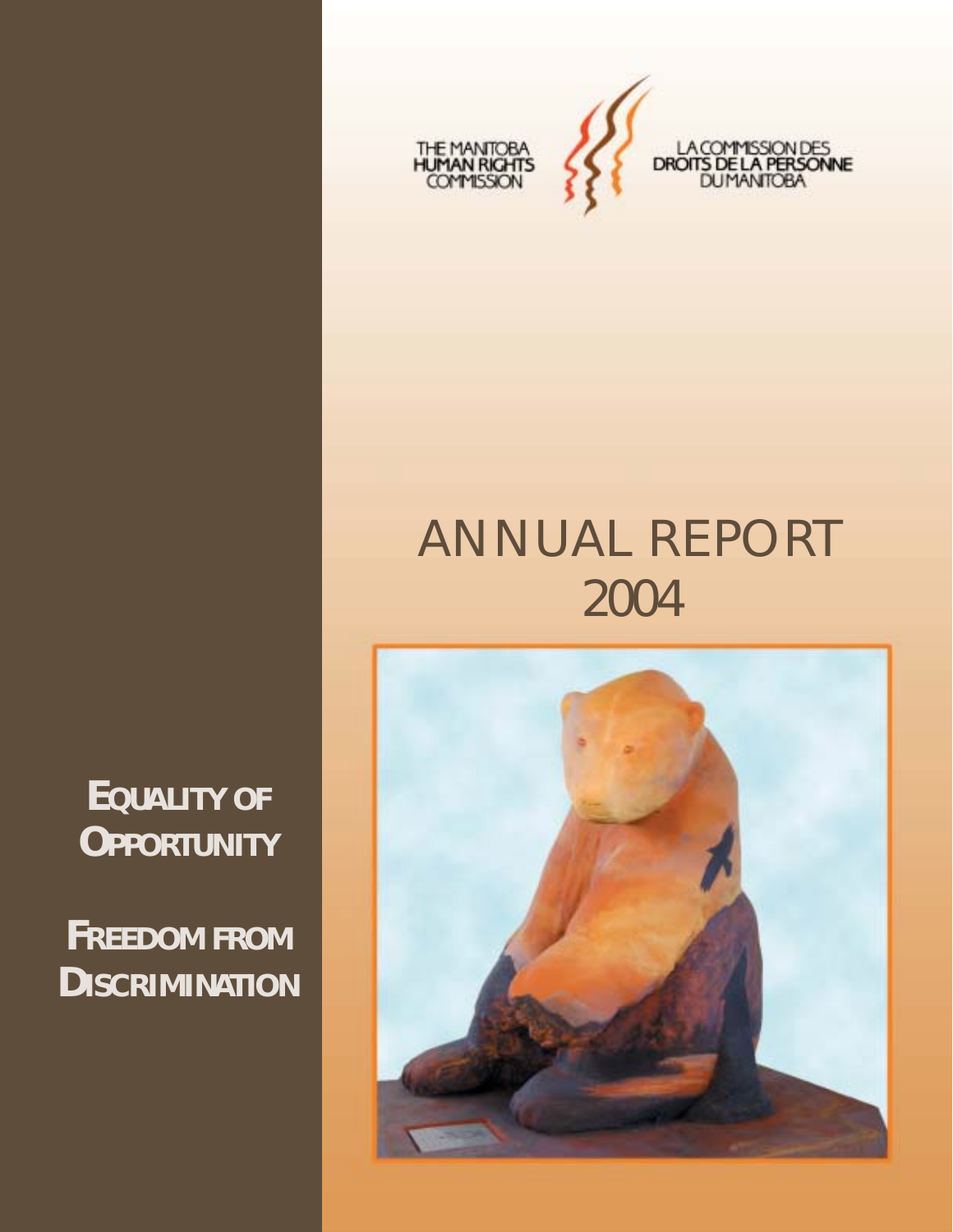# **THE MANITOBA HUMAN RIGHTS COMMISSION**

#### **Winnipeg**

7th floor - 175 Hargrave Street Winnipeg, Manitoba R3C 3R8 Ph: (204) 945-3007 Toll Free: 1-888-884-8681 TTY: (204) 945-3442 Fax: (204) 945-1292 e-mail: hrc@gov.mb.ca

#### **Brandon**

Provincial Government Building 340 Ninth Street Brandon, Manitoba R7A 6C2 Ph: (204) 726-6261 Toll Free: 1-800-201-2551 TTY: (204) 726-6152 Fax: (204) 726-6035

#### **The Pas**

2nd floor - Otineka Mall P.O. Box 2550 The Pas, Manitoba R9A 1M4 Ph: (204) 627-8270 Toll Free: 1-800-676-7084 TTY: (204) 623-7892 Fax: (204) 623-5404

*Collect calls accepted*

#### *Cover*

*This year's annual report cover features one of the many bears, which lined Broadway Avenue in Winnipeg as the signature project commemorating the 75th anniversary of CancerCare Manitoba.* 

*A NEW DAY Bear and its message of hope and optimism was chosen to reflect the strength of change and the continuing evolution of human rights.*

*Artist: Natalie Rostad Desjarlais*

*Sponsor: Brenda & David Newman, Q.C.*

*Photo: A. Sikorsky*

**Bilingual Web-site**

**www.gov.mb.ca/hrc**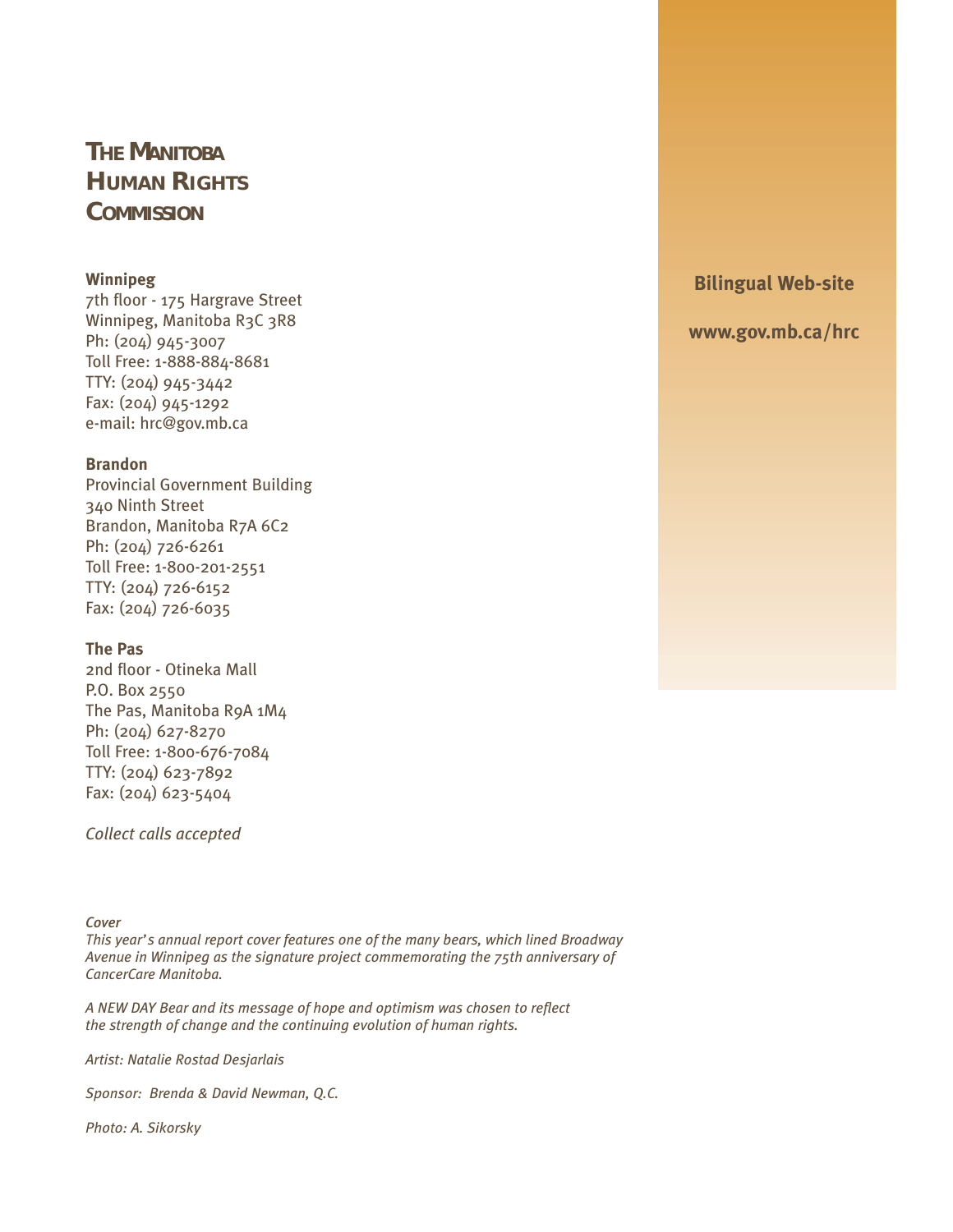# **MANITOBA HUMAN RIGHTS CODE**

The Code prohibits unreasonable discrimination in employment, housing, contracts and services available to the public, on the following grounds:

- Ancestry
- Nationality or national origin
- Ethnic background or origin
- Religion or creed, or religious belief, religious association or religious activity
- Age
- Sex, including pregnancy, or circumstances related to pregnancy
- Gender-determined characteristics
- Sexual orientation
- Marital or family status
- Source of income
- Political belief, political association or political activity
- Physical or mental disability

ANNUAL REPORT 2004

Members of other historically disadvantaged groups may also be able to file a complaint. Discriminatory signs and statements are also prohibited.

Most activities in Manitoba fall under provincial jurisdiction. Complaints against certain federally regulated entities, however, such as airlines, banks and telecommunication enterprises, or which involve activities on crown land set aside for the exclusive use of aboriginal people and the federal civil service, should be filed with the Canadian Human Rights Commission.

The Manitoba Human Rights Commission enforces the anti-discrimination provisions of The Code. It is authorized to mediate and investigate complaints of discrimination, to refer matters to adjudication, and to educate the public and promote human rights issues.

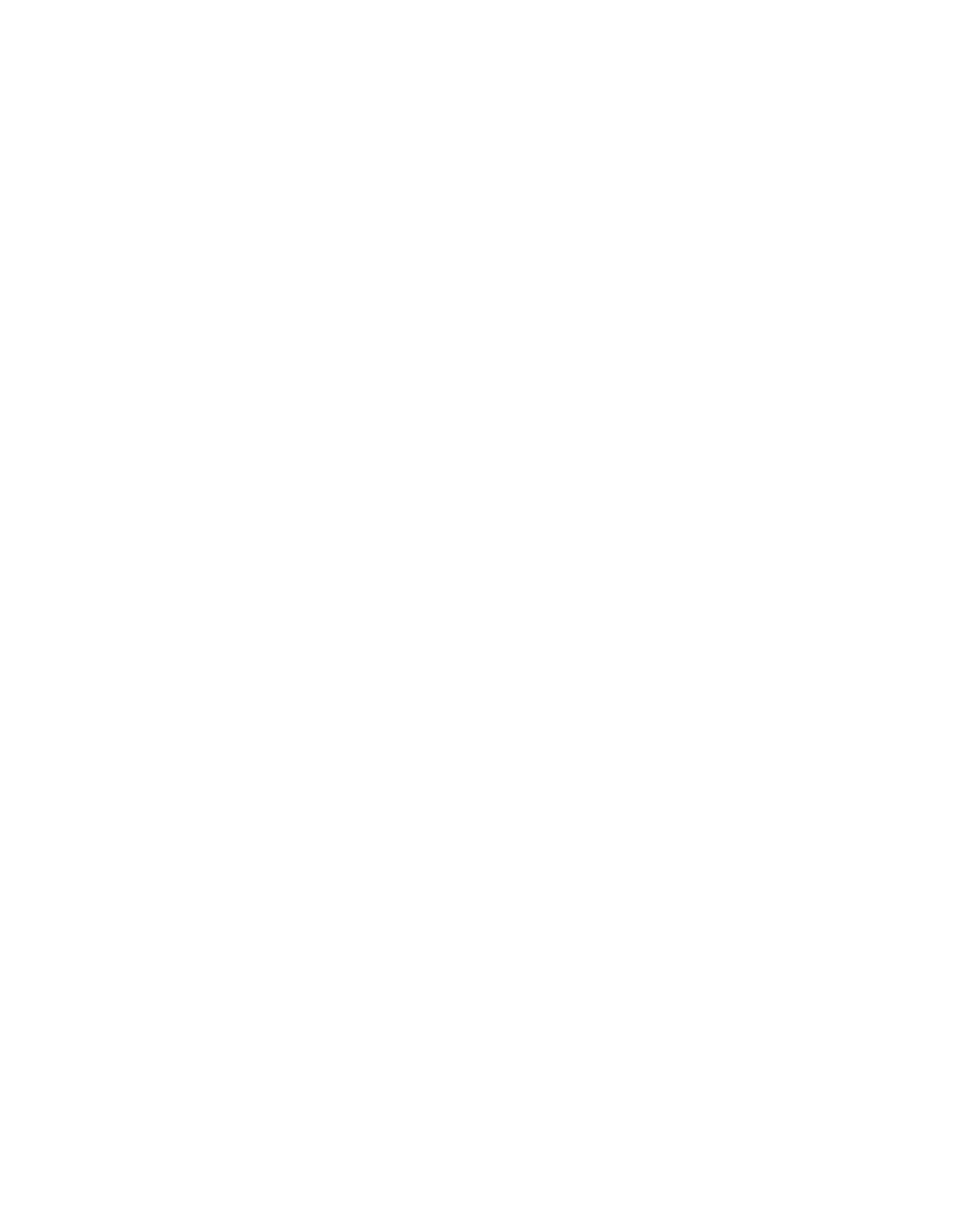

#### **ATTORNEY GENERAL MINISTER OF JUSTICE**

Room 104 Legislative Building<br>Winnipeg, Manitoba, CANADA<br>R3C 0V8

**His Honour** The Honourable John Harvard Lieutenant-Governor of Manitoba

Sir:

May it please your Honour, it is my pleasure to present to you, the Annual Report of The Manitoba Human Rights Commission for the year 2004.

Respectfully submitted,

Gord Mackintosh Minister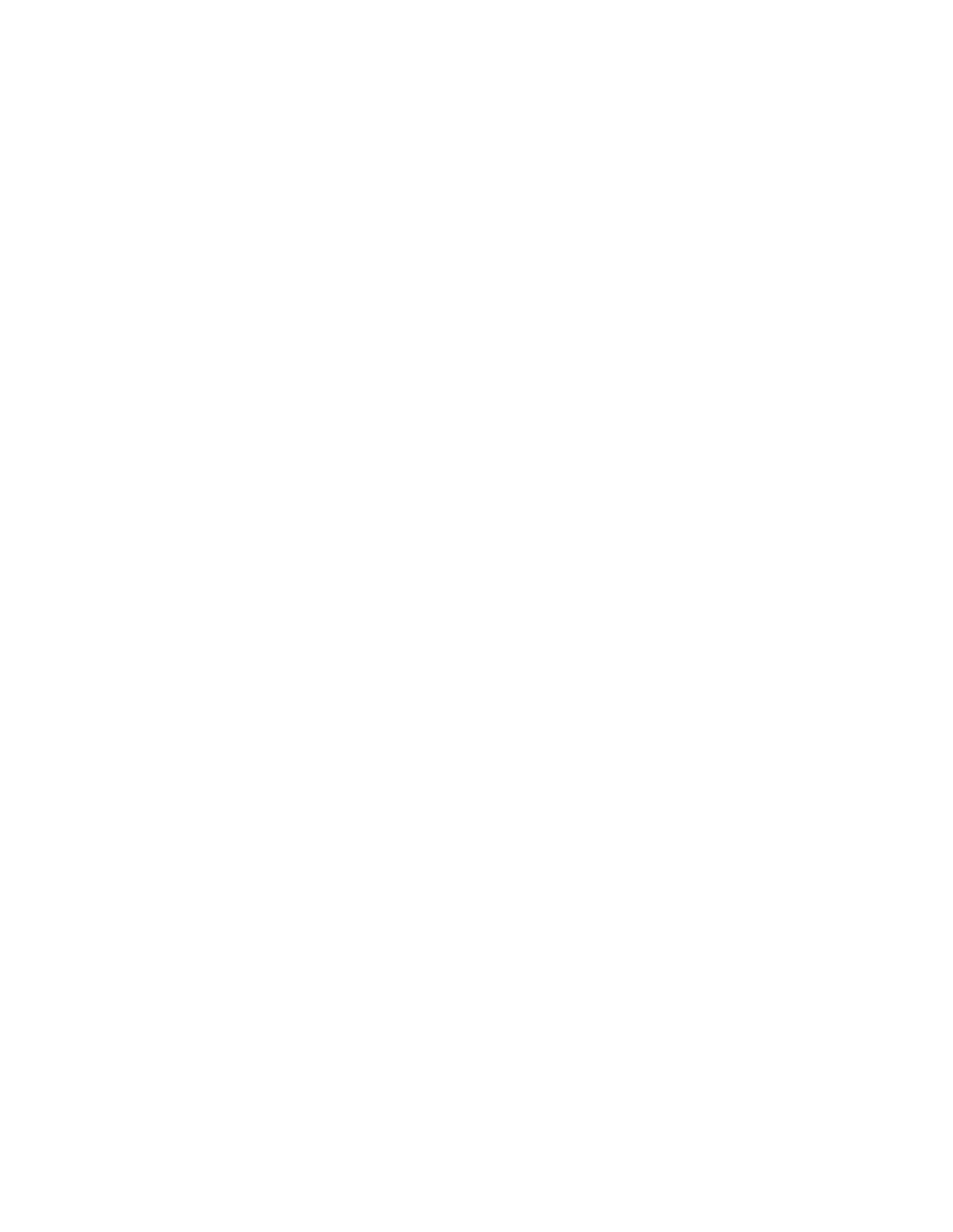

The Honourable Gord Mackintosh Minister of Justice and Attorney General Legislative Building Winnipeg, MB R3C 0V8

Sir:

We are pleased to forward to you, the Minister responsible for administration of The Manitoba Human Rights Code, the Annual Report of the Manitoba Human Rights Commission for the calendar year ending December 31, 2004.

and K. ball

**Janet Baldwin** Chairperson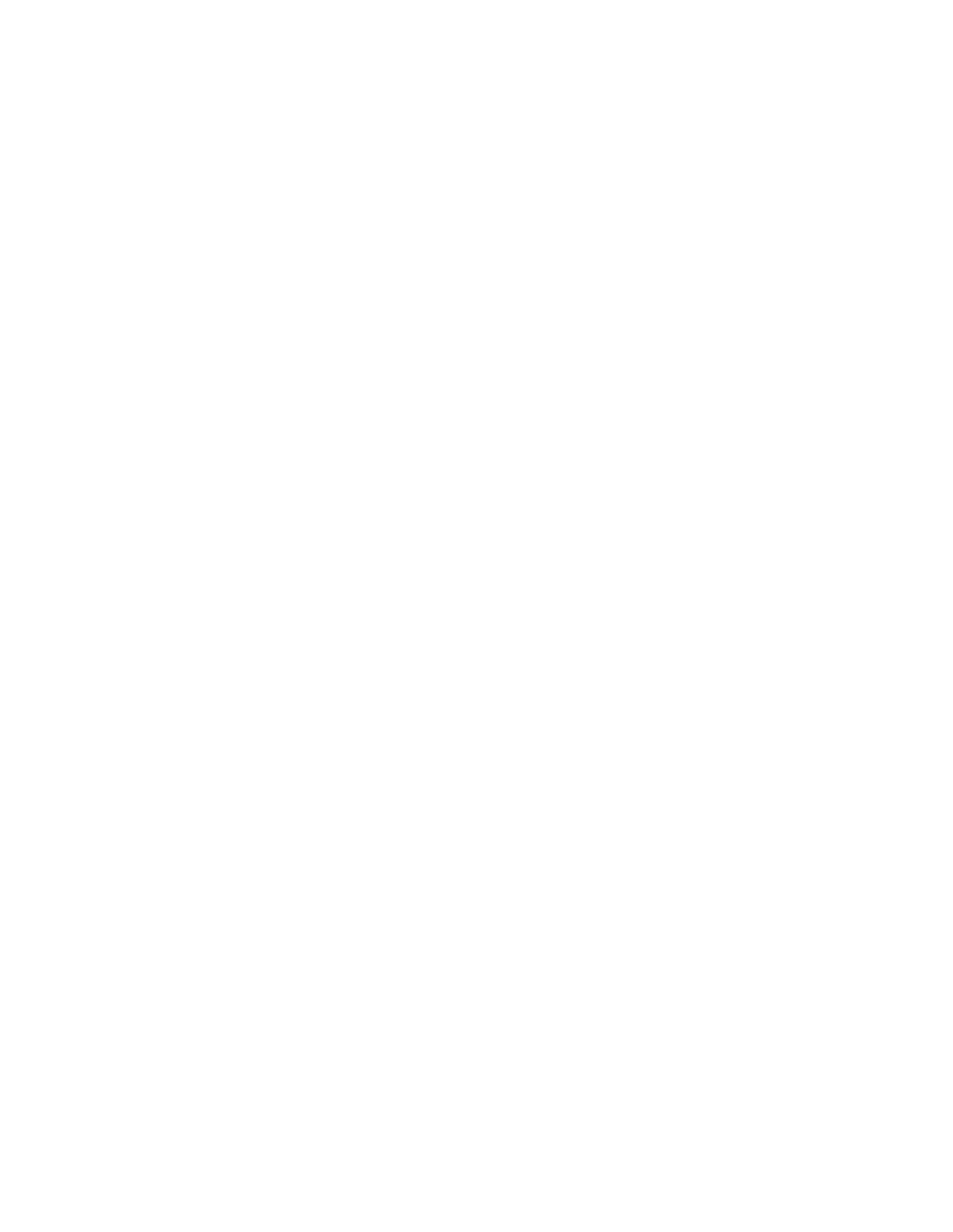# **TABLE OF CONTENTS**

- Message from the Chairperson **2**
- Executive Director's Report **4**
- Committee Reports **6**
- Complaint Process Overview **7**
- Settlements **8**
- **11** Legal Proceedings
- 12 Raising Awareness
- Commissioners **15**
- Organizational Chart **17**
- Statistics **18**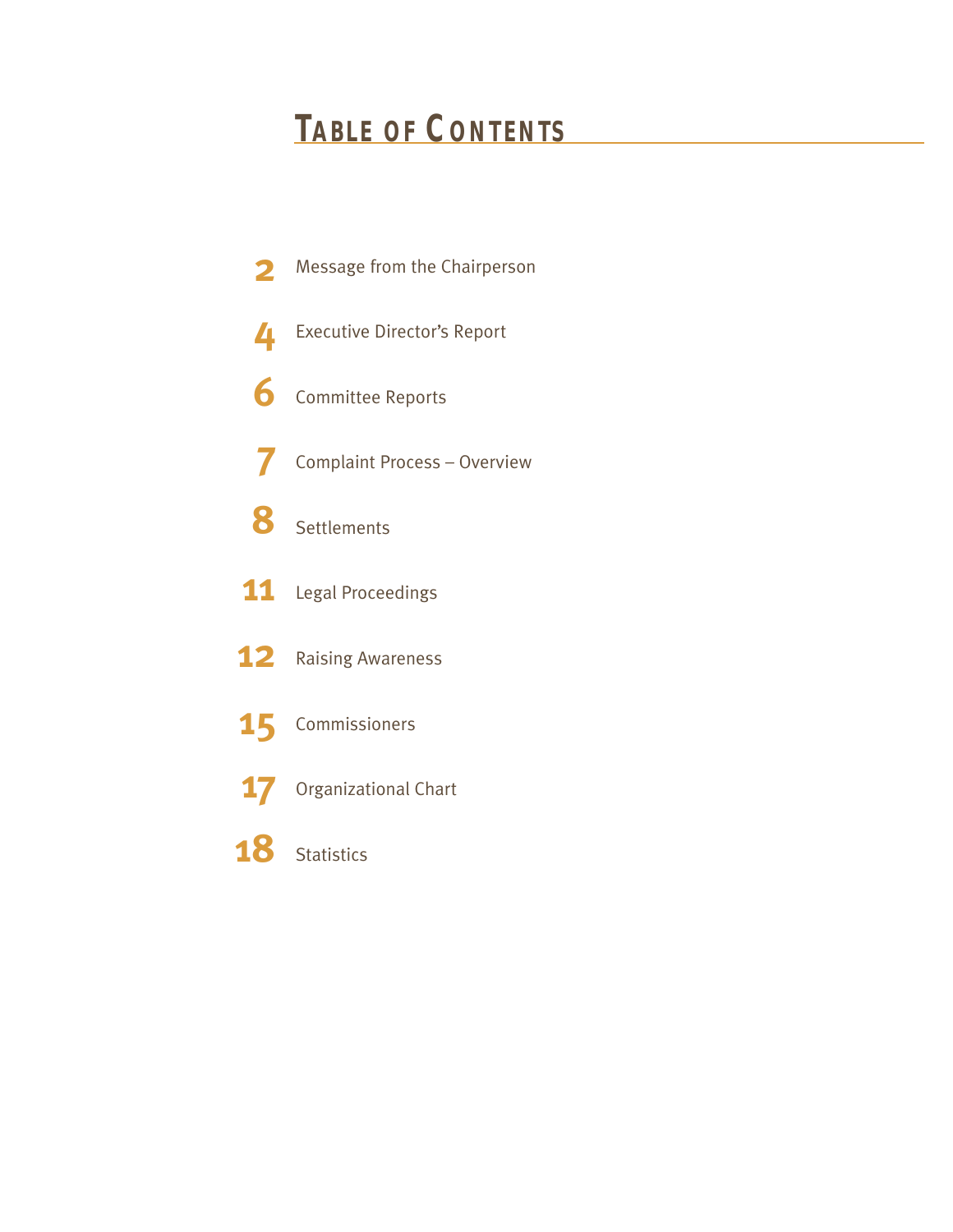# **CHAIRPERSON'S MESSAGE**

I was honoured to be reappointed as Chairperson of the Commission in 2004 for a second term of three years. Reappointed with me were Jerry Woods, as Vice Chairperson, and Fausto Yadao and Sheena Rae Reed, leaving the Board of Commissioners again unchanged. An exciting addition to our staff was Sarah Lugtig, the Commission's first independent legal counsel, who will provide advice to both staff and Board at all stages of our process as well as representing the Commission in human rights adjudications.

The mandate of The Manitoba Human Rights Commission is to achieve equality of opportunity and freedom from discrimination, through the protection and promotion of human rights. In 2004, the Commission successfully intervened in two cases before the Supreme Court of Canada: the case of Pritchard v. Ontario (Human Rights Commission) affirmed that a legal opinion provided to a commission by in-house counsel was protected by solicitor-client privilege; the Reference re Same-Sex Marriage paved the way for federal legislation to extend the right to civil marriage to same-sex couples. The Commission issued eight press releases on this and other matters, and responded to many media and other enquiries, for example on the perennial issue of fogging to control mosquitoes.

Board and staff members of the Commission held a strategic planning session in November, 2004, to share their vision for the Commission, to identify key goals, and to begin to develop objectives for the next three years and commitments for 2005. The idea of "triage" was discussed, to streamline the complaint process.

The Board of Commissioners determines the disposition of all complaints, which have not been settled, withdrawn or abandoned, oversees the Commission's education and outreach activities, and establishes Commission positions and policies. The Board held six regular meetings in 2004, and another special meeting to discuss continuing issues relating to the accreditation of foreign medical graduates. The Commission is also participating in the broader Manitoba Labour and Immigration Qualifications Recognition Initiative.

In 2004, the Board referred a further forty (40) complaints to board-directed mediation, although the Commission continues to encourage voluntary resolution at all stages of the complaint process.

Almost all the complaints by female part-time employees in the health care field for pro-rated top-up maternity-leave benefits, which had been referred to adjudication, were finally settled, by the provision of individual remedies and the renegotiation of the relevant collective agreements.

I hope people will finally come to realize that there is only one race – the human race – and that we are all members of it.

*Margaret Atwood*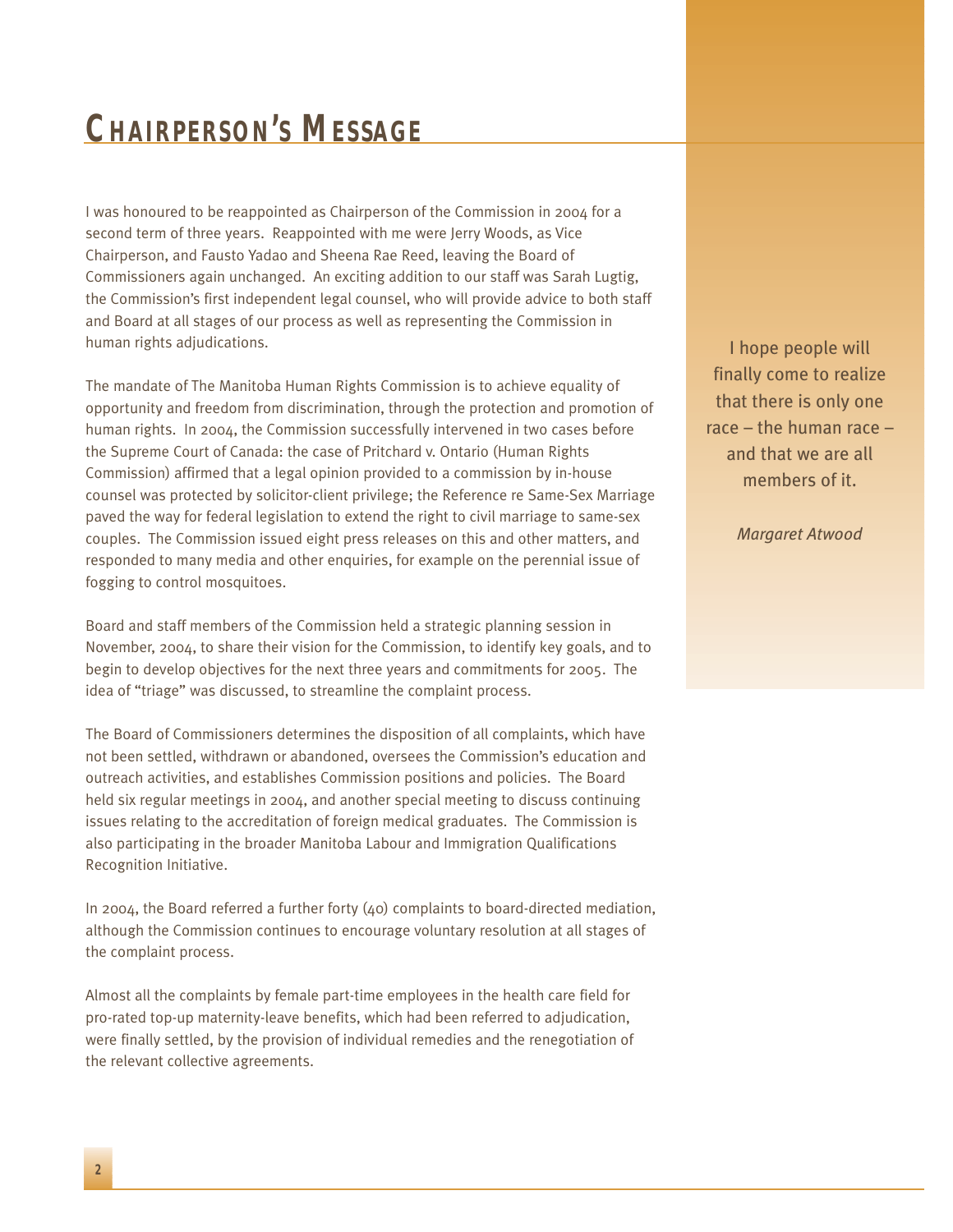A multi-party mediation, on the verge of adjudication, of a complaint by a driver with limited peripheral vision, whose licence had been restricted by the Motor Vehicles Department, resulted not only in the return of the complainant's licence but in the adoption of individual, functional assessments, rather than automatic standards, to assess driving ability. The Commission looks forward to the full implementation of this new policy.

There was only one adjudication hearing in 2004, which held that a restaurant owner could not dismiss a kitchen worker, who disclosed that she had Hepatitis C, on the basis of a stereotypical and mistaken perception of limitations due to the illness.

Although many complaints raise systemic as well as individual issues, the Commission is also taking a more proactive approach to systemic discrimination, through consultations with government, employers and other stakeholders, as exemplified by the work of the committees highlighted later in this report.

Externally, the Commission played an active role in the Canadian Association of Statutory Human Rights Agencies (CASHRA), where I continued as Past President and Dianna Scarth, our Executive Director, became Secretary. We attended the 2004 Annual Conference, hosted by the Canadian Human Rights Commission in Ottawa and titled "Day In, Day Out: The Everyday Work of Promoting and Protecting Human Rights in Canada". At the mid-year meeting in December, 2004 The Manitoba Human Rights Commission was appointed to a sub-committee to review the CASHRA Constitution.

The Commission also became a member of the Interprovincial Association on Native Employment Inc. (IANE).

In 2004, the chairpersons of several Manitoba administrative bodies with quasi-judicial responsibilities, including The Manitoba Human Rights Commission, established an informal Council of Chairs, to discuss common needs and issues. One of these relates to education, and the Council is planning several training sessions for board members in 2005.

The Commission continues to support the proposed Canadian Museum for Human Rights, and Dianna Scarth and I participated in a community consultation to discuss our expectations of this project.

As we celebrate the 35th anniversary of human rights legislation in Manitoba in 2005, we shall have to consider how best to protect human rights in times of terror, including questions of racism and racial profiling, and whether "hate speech" should be prohibited under The Code. In these discussions we hope to receive input from the community, which we serve, through further public consultations.

*Janet Baldwin*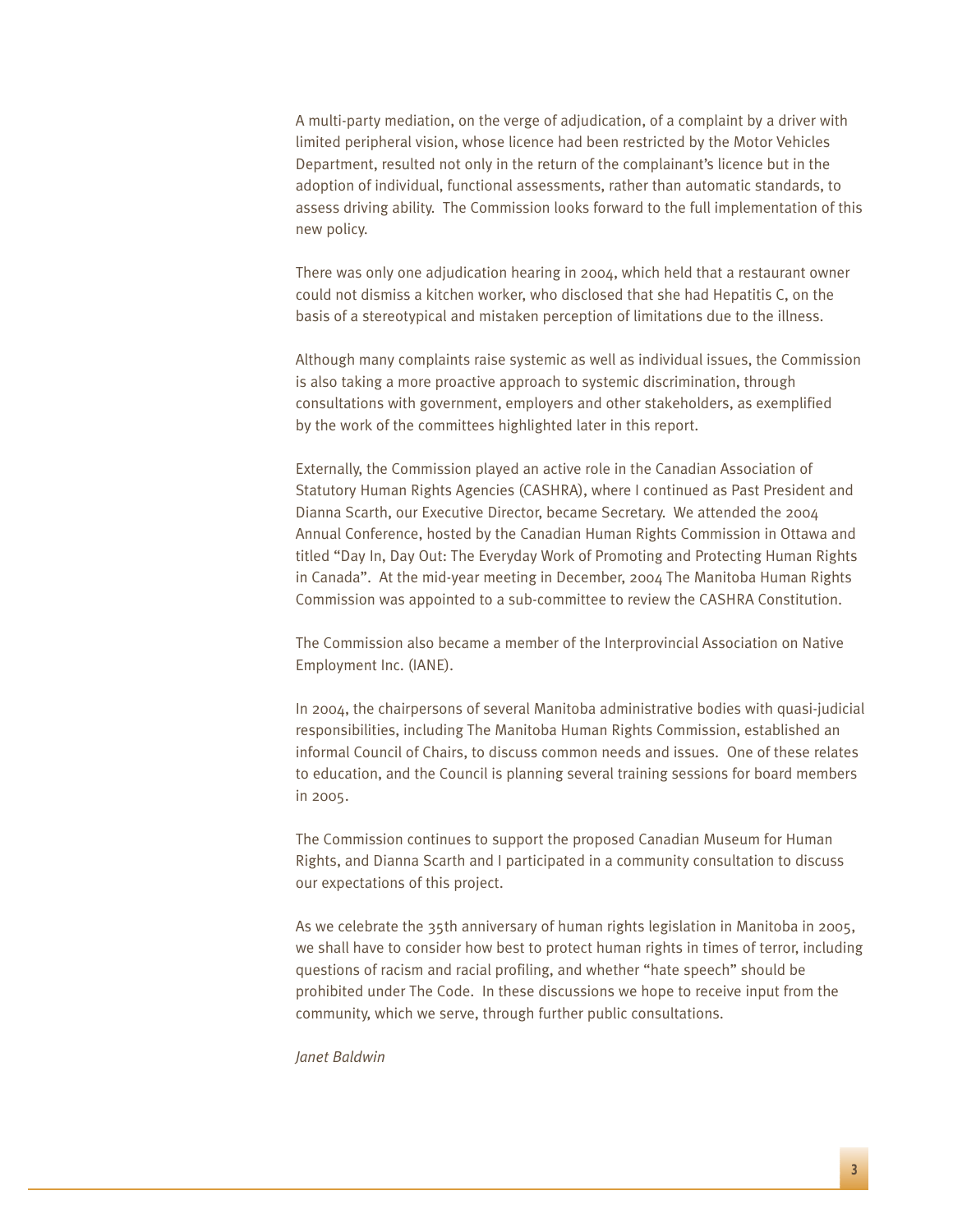# **EXECUTIVE DIRECTOR'S REPORT**

Collecting data for an annual report provides an opportunity to recognize the Commission's achievements within the past year, and to identify trends and patterns, which will assist with planning for the future.

One of the most significant trends noted in 2004 was the increase in the volume of complaints received each year over the past decade. In 1994, 150 formal complaints were filed, while in 2004 there were 260 formal complaints filed, in addition to 122 complaints which were resolved informally - a total of 382. Although we cannot be certain of the reasons for an increase of over 250%, we believe that recent outreach initiatives undertaken by the Commission have had an impact in raising awareness of the Commission and human rights protections.

Another important trend is the dramatic increase in complaints based on physical and mental disability, reaching an all-time high of 42.5 % of the total complaints dealt with during the year. In 1994, only 19% of complaints were based on disability. Numbers do not tell the whole story, however, as the issues raised by disability complaints have become increasingly complex. In response to this trend, the Commission has developed seminars for employers, which focus on their obligations and rights when dealing with requests to reasonably accommodate employees with disabilities.

A major achievement for the Commission was the high rate of settlements. Within the 427 complaints dealt with during 2004, 61% were settled. Mediation and conciliation are proving to be invaluable approaches for dealing with human rights complaints, especially when offered as options to the parties in a flexible way, at every stage of the complaint process. The benefits of mediation include not just an increase in operational efficiency, but also a higher satisfaction rate among the parties where they have fashioned their own resolutions, with the assistance of Commission mediators. Almost 42% of the matters disposed of in the year were completed at a pre-complaint or pre-investigation stage, in an average time of 3 months or less. This allows the Commission to redirect some of its resources to more complex, often systemic investigations. It is important that human rights commissions do not lose sight of the broad, remedial intention of human rights legislation, and in that regard it was encouraging to see that 29% of the pre-complaint resolutions included policy development, and 24% included human rights education.

Our Commission has placed greater emphasis upon proactive activities, especially in the area of public education. Seminars which offer practical and current human rights information to employers have been expanded, in recognition of the fact that over 70% of the complaints received each year arise in employment. A new outreach and liaison position was created with the objective of making the Commission more accessible and responsive to the multicultural community, especially to new immigrants.

Nobody need wait a single moment before starting to improve the world.

*Anne Frank*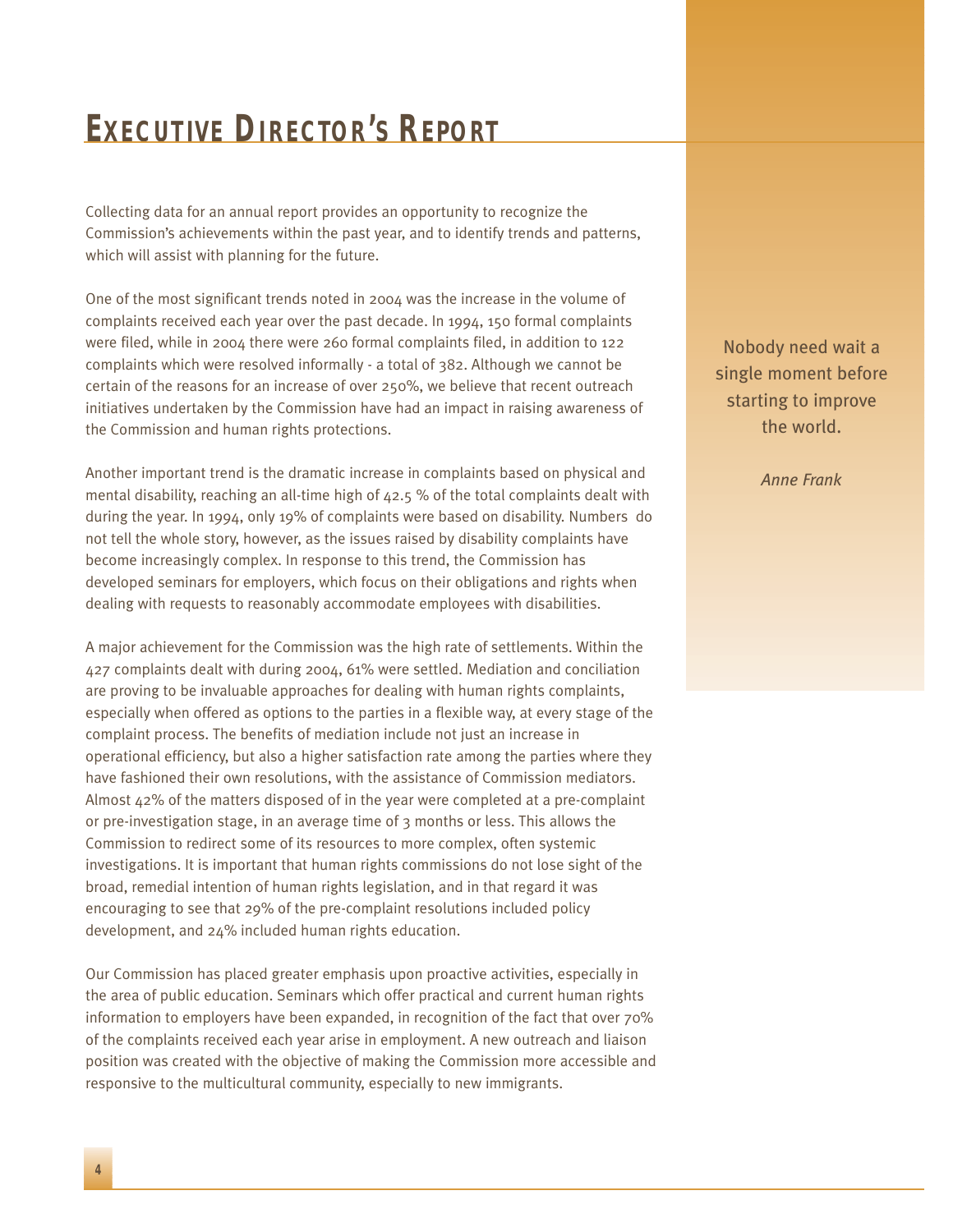Youth conferences for senior level students are among the Commission's most popular and effective educational initiatives. A youth conference and seminar for employers were held in Northern Manitoba for the first time. Three youth conferences were planned for next year-tripling the number since the introduction of youth conferences in 2001.The Commission also continues to develop special features on its website to raise awareness of human rights issues among young people.

And once again, the Commission benefited from partnerships with other community organizations, such as the Canadian Human Rights Commission, the Manitoba Association for Rights and Liberties, and the Community Legal Education Association, when we collaborated with them to celebrate such events as the Human Rights Commitment Awards, International Women's Day and the Elimination of Racial Discrimination Day.

Commissioners and staff met for a full day strategic planning session. The goals which were set for the next few years included: continuing to review policy and legislation to ensure adherence to evolving human rights principles, developing guidelines for employers and service providers that reflect best practices and model policies; considering a new " triage" procedure for assessing complaints; providing ongoing training and education for Board and staff to ensure the most effective level of services is being provided to the public; and developing new outreach strategies which target under-served communities.

Several staff left the Commission during the year. Sharon Wickman and Derek Legge retired at the end of July, and Cheryl Smith resigned to accept another government position in December. We wish them all the best in their new roles. We were delighted to welcome the Commission's first in-house legal counsel, Sarah Lugtig, in October, as well as Claire Newlands, who joined our administrative staff on a term basis.

*Dianna Scarth*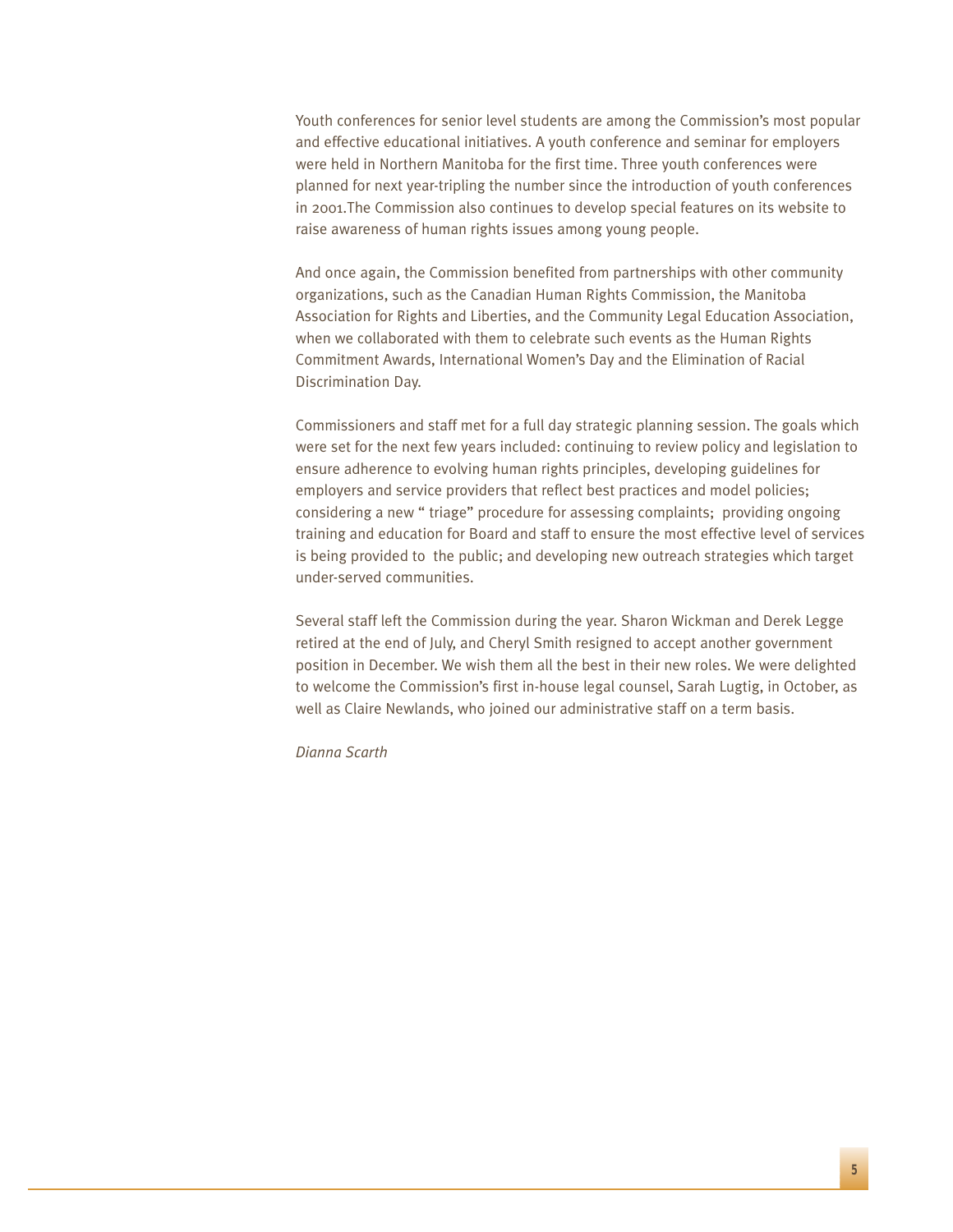# **COMMITTEE REPORTS**

#### **Executive Committee**

Chair: Janet Baldwin (Chairperson) Jerry Woods (Vice-Chairperson) Ajit Deol (Commissioner) Robin Dwarka (Commissioner) Elliot Leven (Commissioner) Yvonne Peters (Commissioner) Dianna Scarth (Executive Director) Aaron Berg (Legal Counsel) Debra Beauchamp (Policy and Program Analyst) Sara Lugtig (Legal Counsel)

### **Issues & Communications Committee**

Chair: Jerry Woods (Vice-Chairperson) Janet Baldwin (Chairperson) Robin Dwarka (Commissioner) Roberta Frederickson (Commissioner) Dr. M.V. Naidu (Commissioner) Fausto Yadao (Commissioner) Dianna Scarth (Executive Director) George Sarides (Assistant Director) Patricia Knipe (Communications Director) Beatrice Watson (Outreach Liaison Officer) Debra Beauchamp (Policy & Program Analyst)

### **Policy & Legislative Review Committee**

Chair: Yvonne Peters (Commissioner) Janet Baldwin (Chairperson) Jerry Woods (Vice-Chairperson) Elliot Leven (Commissioner) Sheena Rae Reed (Commissioner) Dianna Scarth (Executive Director) Aaron Berg (Legal Counsel) Sarah Lugtig (Legal Counsel) Debra Beauchamp (Policy & Program Analyst)

The Executive Committee reviews requests for reconsideration of complaints but also identifies emerging issues. It continued to correspond with Manitoba Health regarding the extent of coverage provided for sex-reassignment surgery, and initiated a discussion with Manitoba Health on access to Cholinesterase Inhibitors, such as Aricept, by residents of personal care homes.

The Issues and Communications Committee oversees the Commission's education programs, including employment seminars. The 1st Annual Northern Human Rights Youth Conference was held in Thompson, as well as the 4th Annual Human Rights Youth Conference in Winnipeg. It is hoped that the Commission will expand this successful conference to Brandon in 2005. The Committee also reviewed the Guidelines on Reasonable Accommodation under The Human Rights Code (Manitoba) for employers, unions, landlords, service providers, and persons or groups with special needs.

The Legislative and Policy Review Committee continued to develop and press for the adoption of the Commission's proposed amendments to The Human Rights Code. The Commission hosted a public consultation with representatives of organizations involved in poverty issues, who strongly supported the inclusion of "social condition" as a protected characteristic in The Code. Members of the Committee met with the Minister of Justice and will continue to work closely with the Minister in 2005 to ensure the passage of a comprehensive package of amendments to The Code. The Committee also worked on the development of policy, including a Commission Policy on Drug and Alcohol Testing.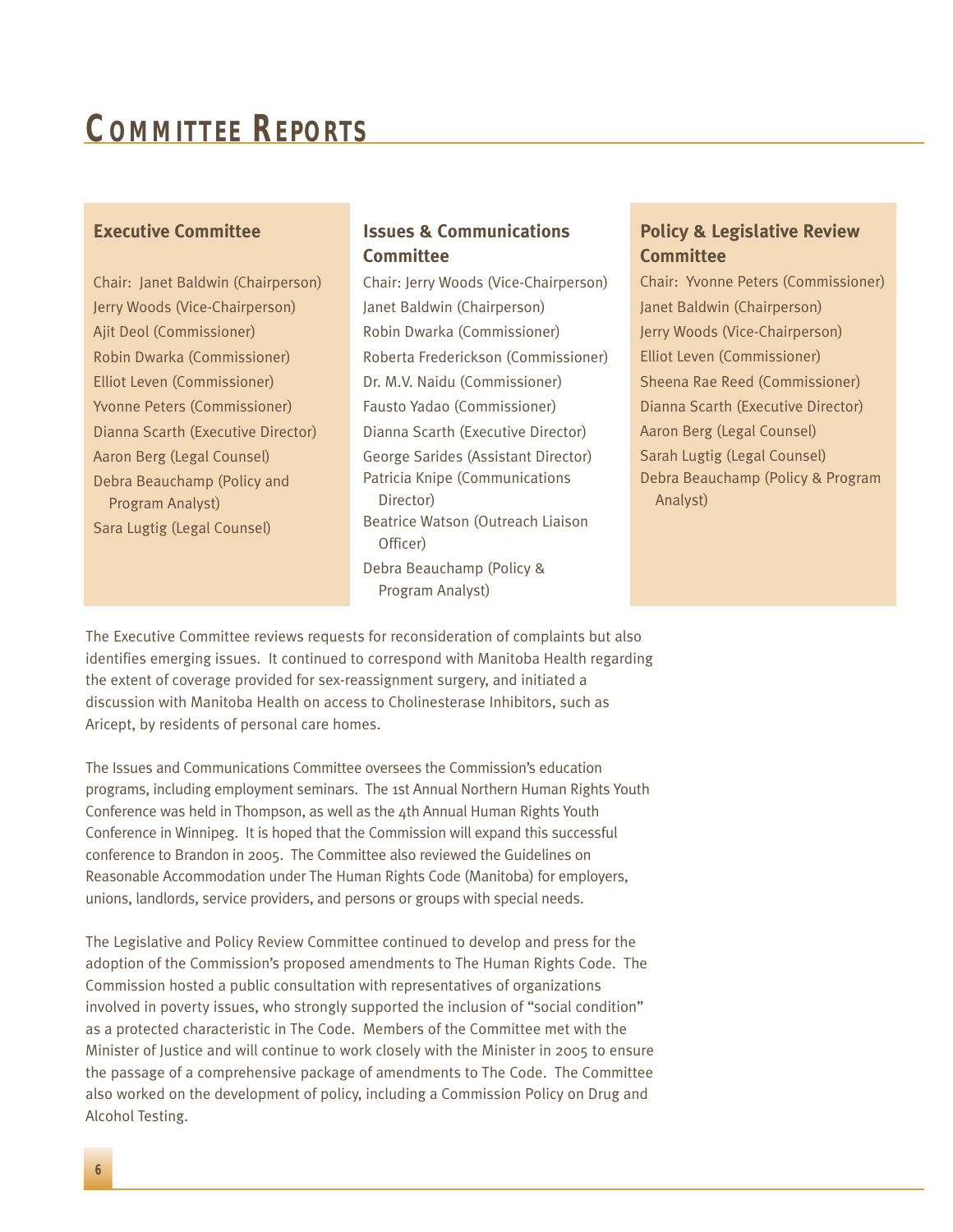# **COMPLAINT PROCESS – OVERVIEW**

**Pre-Complaint Resolution Process** – This is a voluntary, without prejudice process whereby the Commission mediators attempt to resolve an issue between a complainant and a respondent, prior to the filing of a formal complaint of discrimination under the Code. In 2004, 122 were resolved successfully in the pre-complaint process.

**Mediation** – The Commission encourages parties to attempt to resolve a complaint if they wish to do so, at any stage of the process, whether prior to or during an investigation. In 2004, 240 files were assigned to the 3 staff mediators at the pre and mid-investigation stages. 65 complaints were resolved successfully in 2004 at these two stages of the process (47 in pre-investigation and 17 at mid-investigation).

**Investigation** – Each complaint that is not resolved in the mediation process is assigned to the investigation team, who collect, review and analyze evidence. Upon completion of the investigation, a comprehensive Investigation Assessment Report is prepared, making a recommendation to the Board of Commissioners for determination pursuant to the Code. In 2004, the investigation team was assigned 200 formal complaints to investigate and the team completed Investigation Assessment Reports on 136 complaints. In addition to the investigation reports, the team prepared 54 reports with respect to complaints that were either withdrawn or abandoned. Overall, the investigation team completed nearly the same amount of files as they were assigned during 2004.

**Board Directed Mediation** – Pursuant to s.29(2) of the Code, the Board of Commissioners may cause mediation to be undertaken between the parties where the evidence obtained during the investigation is sufficient to substantiate a contravention of the Code. In 2004, 40 files were referred to directed mediation. In 2004, 13 cases were voluntarily resolved at this stage and in 6 other cases, the Board determined that the offer made by the Respondent in the mediation process was reasonable and the file was closed.

**Adjudications** – Pursuant to s.29(3) of the Code, the Board of Commissions can refer complaints to adjudication, either directly or after board directed mediation is not successful. In 2004, 8 files were referred to adjudication and one adjudication hearing was completed. In addition, 43 individual files which all dealt with the same systemic issue and which were referred to adjudication prior to 2004, were resolved by legal counsel in advance of the hearing scheduled to take place in 2004.

The only way to make sure people you agree with can speak is to support the rights of people you don't agree with.

*Eleanor Holmes Norton*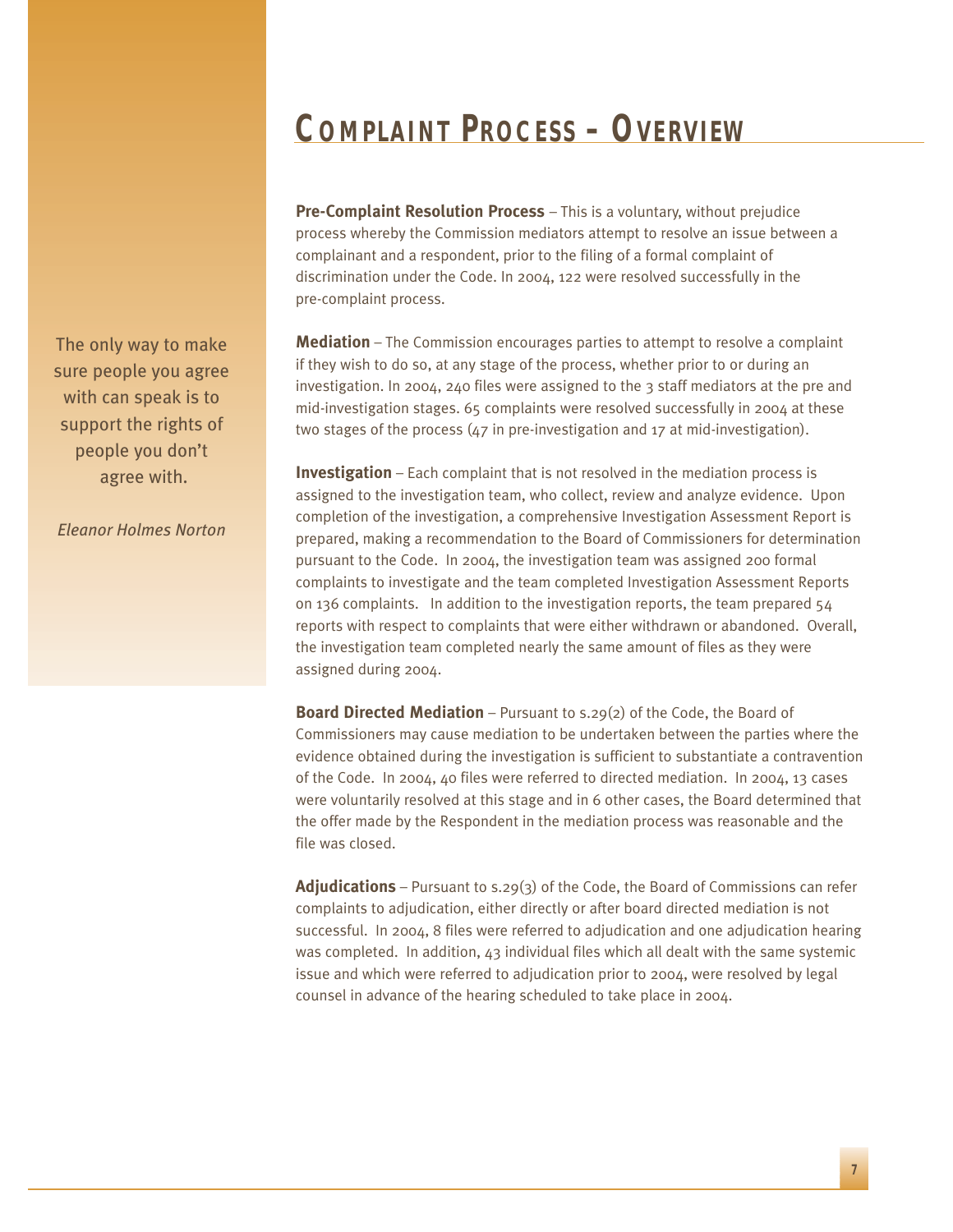# **SETTLEMENTS**

The following are examples of cases that have been settled by The Manitoba Human Rights Commission.

## **Policy Changes Housing - Source of Income**

The Commission was contacted when a woman who was on social assistance was told that to rent a particular apartment, she needed a co-signer. The manager of the housing unit informed her that it was policy. The Code however prohibits discrimination based on source of income. In the housing guidelines it reads, "Any policy or procedure which requires all social allowance recipients to provide a co-signer is prohibited under the law." This information was passed to the manager who agreed to change the policy.

#### **Public Services - Age**

A doctor, who said he already had a large number of elderly patients, advised a 62 year old potential client that he was not accepting any more patients over 50 years old. When the Commission contacted the office it was explained that this policy could contravene The Code on the basis of age discrimination. The policy of not accepting anyone over 50 years old was revoked.

### **Jurisdiction of The Code Housing – Disability**

The complainant has emphysema, which necessitates the constant use of an oxygen tank and a walker. He requested that the condominium corporation accommodate his disability by installing power assist mechanisms on the common doors. He also requested that the sidewalk be revamped to allow him easier access to the building. The respondent corporation believed that The Code did not have jurisdiction as it was bound by the Condominium Act and By-laws. It took the position that any changes regarding access to the building were the complainant's responsibility. All attempts at mediation failed to resolve the situation and eventually an adjudicator was appointed by the Attorney General. Before the case was heard however, the parties reached an agreement. The Condominium Corporation fixed the ramp problem and agreed to install power assisted front and interior doors.

#### **Differential Treatment Public Services - Ancestry**

A father filed a complaint with the Commission after his son was accused of stealing a shirt, which he was wearing at the time. Not only did the store manager believe the

Silence never won rights. They are not handed down from above; they are forced by pressure from below.

*Roger Baldwin*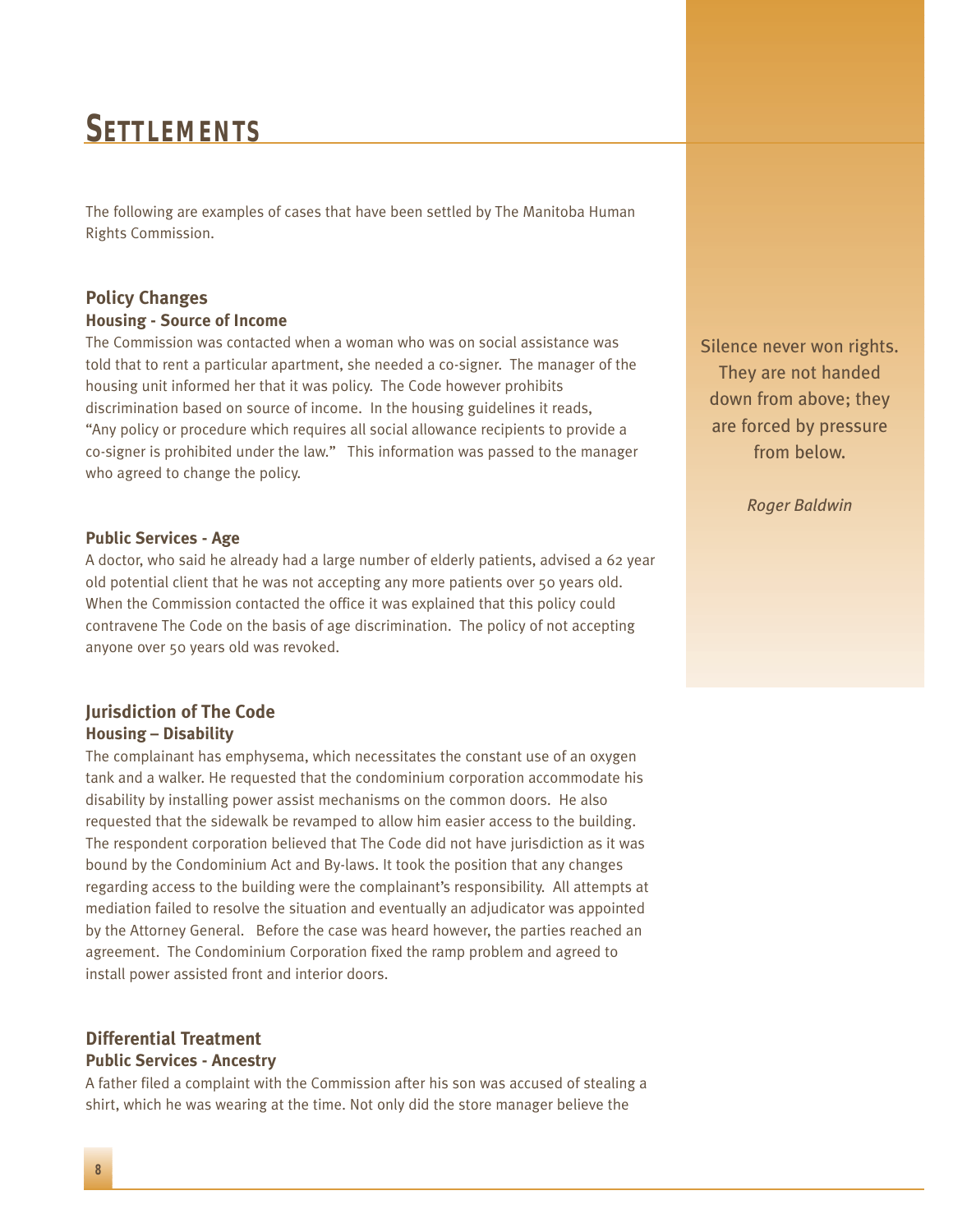shirt was stolen, he asked the boy to remove it and sent him home shirtless. The complainant believed that the assumption that his son was a thief and the subsequent actions of the store manager would not have occurred had his son not been Aboriginal. The complaint went to mediation and was settled. The agreement included \$2,500 in general damages and counselling costs for the son up to \$750.00. The manager attended the Commission's Employment Seminar and had a letter of reprimand placed on his file.

#### **Employment Complaints Pre-employment Inquiries**

After filling in a job application form, the complainant contacted the Commission about her concerns regarding some of the questions. The application form required information regarding the candidate's date and place of birth as well as nationality. She agreed that her concerns could be dealt with informally. The company was contacted and acknowledged that their forms were very old and agreed to immediately delete questions regarding age, birthplace and nationality.

#### **Accommodation - Disability**

The complainant was a part-time worker with the disability Fibromyalgia, which is a widespread musculoskeletal pain and fatigue disorder resulting in pain in the muscles, ligaments and tendons. Although she did not qualify for long term disability due to her part-time status, she was still listed as an employee of the company. When employees were offered a buyout package, the complainant made inquiries but was informed that the she was not eligible because she had not worked within the last 52 weeks. She believed that she was subjected to differential treatment by her employer and denied the opportunity for the buyout package based on the fact that she was away from work due to a physical disability. Before a formal complaint was filed, the parties agreed to the Commission's pre-complaint resolution process. A Manitoba human rights mediator sent the respondent a recent decision from the Court of Appeal of Alberta. It ruled that offering a buyout package only to those senior employees who had worked at some point within the last 52 weeks discriminated against employees who, while senior enough to be earning the minimum pay rate for the buyout, were unable to work within the preceding year due to disability. Both the employer and the union that had arrived at the buyout agreement were found responsible for the discrimination because they had not accommodated the employees with disabilities to the point of undue hardship. The respondent provided the complainant with \$4,500.00 in general damages.

### **Systemic Remedies Changes Benefit People with Disabilities**

The complainant, who lost some peripheral vision after a brain hemorrhage and surgery, had his driver's license cancelled by the Registrar. Although he was subsequently provided with a restricted Class 5 license, he was limited to driving within a 30 kilometer radius of his home. He appealed this decision several times without success. He filed a complaint with the Manitoba Human Rights Commission.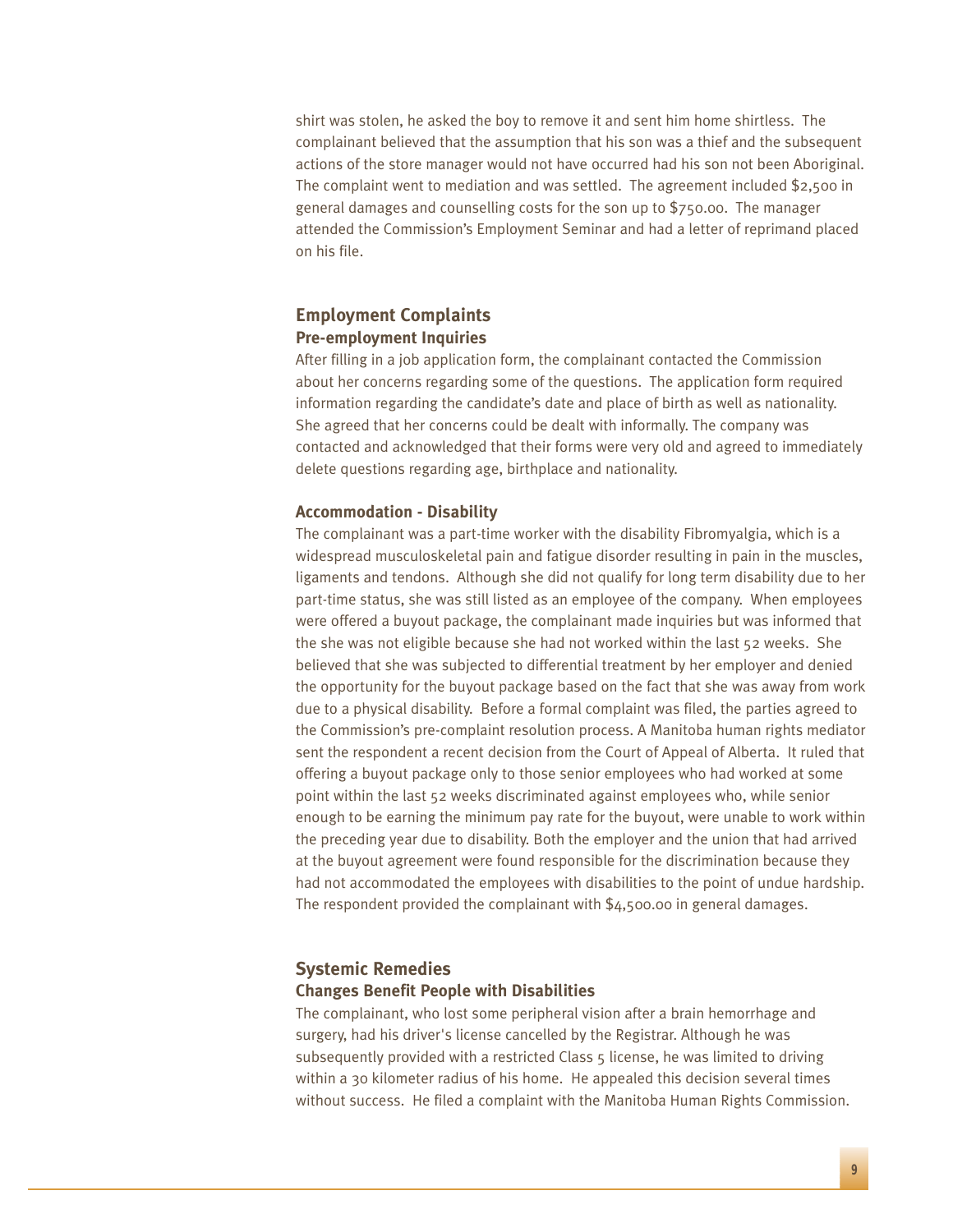The Registrar of Motor Vehicles and the Medical Review Committee explained that originally, the complainant's license was restricted because of a standard, which requires drivers to have at least 120 degrees peripheral vision.

The Commission maintained that the strict application of the 120 degree standard failed to comply with recent human rights decisions by the Supreme Court of Canada, which state that such standards must be as inclusive as possible, so as not to unreasonably discriminate against persons with disabilities. The Commission contended that the decisions should be based on more comprehensive testing, including assessments by occupational therapists and physicians, which individually assess a person's functional ability to drive safely.

Mediation was successful and now all individuals with certain functional limitations will be entitled to comprehensive, functional assessments to ascertain whether or not drivers' licenses will be issued.

#### **Maternity Leave Benefits Questioned**

In 2004, complaints filed by 47 women who are all part-time employees in the health care field, were settled.

The complainants alleged that their respective collective agreements discriminated against them on the basis of their sex. The only benefit, which was not pro-rated for part-time employees under their collective agreements, was the top-up benefits available to full time employees going on maternity leave and later returning to work. Because the vast majority of part time employees in the health care field are women, it was alleged that this term of the collective agreements had a differential impact on women, which constituted discrimination based on sex.

Not only were individual remedies received by each complainant, based on the amount each woman would have received if the benefits had been available to her on a pro-rated basis, but the collective agreements in question were also changed during the most recent contract negotiations. These settlements reflect the remedial principles, which underlay human rights legislation, in that not only were individual remedies achieved, but there were also systemic changes. In future, part-time employees who apply for maternity-leave benefits under the collective agreements at the institutions, which were the subject of the human rights complaints, will now be entitled to receive the optional top-up maternity leave benefits on a pro-rated basis.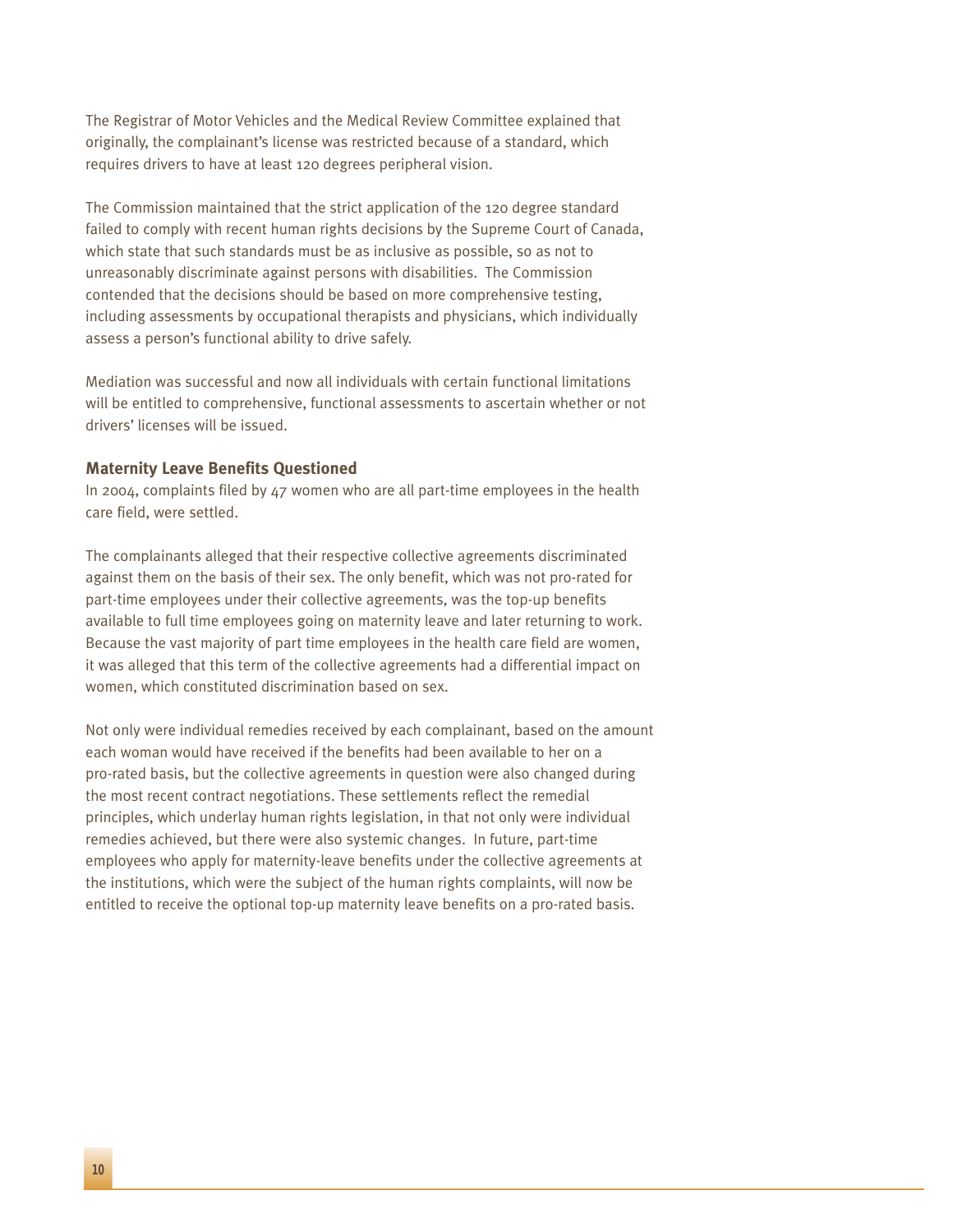# **LEGAL PROCEEDINGS**

In the only human rights hearing during 2004, the adjudicator, appointed by the Attorney General of Manitoba, found that a restaurant owner discriminated against an employee after she revealed that she had Hepatitis C. In her ruling Adjudicator Lori Spivak stated "actions based on impressionistic and misinformed assumptions about the nature of Hepatitis C cannot be justified."

The complainant testified that she was removed from her duties in the kitchen and was not offered further work after she disclosed she had Hepatitis C. The owner of Little Chief's Restaurant in Brandon had been visited by a public health nurse who spoke to him of the differences between Hepatitis A, B and C and explained that Hepatitis C cannot be contracted from day to day contact and it is spread when people share blood or body fluids containing blood.

The restaurant owner expressed concern that the complainant would be working with knives. The public nurse, however testified that the appropriate response for any food handler in a situation where the individual is cut while working is to discard the food and clean the surface with bleach.

A disability may be the result of a perceived limitation, based on a prejudice and/or stereotypes, even when no actual limitation exists. Adjudicator Spivak found that the respondent unreasonably discriminated against the complainant in relation to her employment because she had Hepatitis C.

The complainant was awarded \$2000.00 for injury to dignity, feeling and self respect and the respondent was ordered not to discriminate against people with Hepatitis C.

If you only look at what is, you might never attain what could be.

*unknown*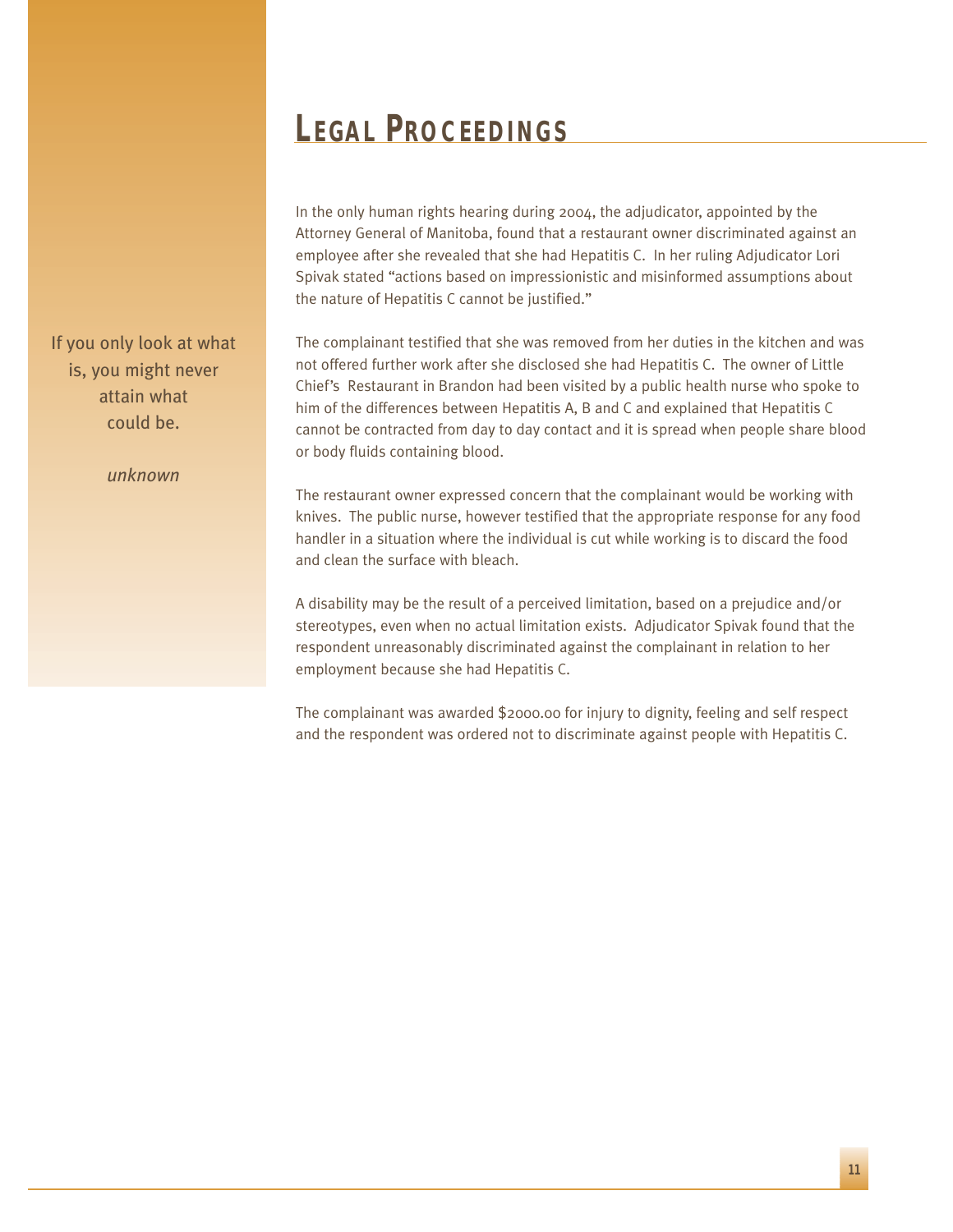# **RAISING AWARENESS**

Public education and the promotion of human rights continue to be significant parts of the Commission's work, although limited resources often makes its goals difficult to achieve. As part of its mandate, it is stated in The Code that "it is important that human rights education programs assist Manitobans to understand all their fundamental rights and freedoms, as well as their corresponding duties and responsibilities to others."

Recognizing the value of preventing discrimination and promoting equality, the Commission views 2004 as a very successful year on both fronts. The website, especially the link to the innovative MHRC TV site, which remains a strong component of the Commission's youth initiative, attracts not only students and teachers but the public as well.

The Commission also continues to be a valued partner with The Canadian Human Rights Commission, The Community Legal Education Association of Manitoba and The Manitoba Association for Rights and Liberties in awarding the Manitoba Human Rights Commitment Award. Once again, the Commission and its partners hosted the Commitment Awards Luncheon, in celebration of International Human Rights Day. The 2004 award recognized achievements in the field of equality rights, which have contributed to the elimination of discrimination based on sexual orientation. The recipients of the 5th Annual Manitoba Human Rights Commitment Award were Chris Vogel and Richard North.

The Commission's efforts to inform the public also includes outreach activities, educational seminars, presentations, printed material, news releases, conferences and round table discussions. These efforts are achieved not only by staff hired to fulfill this part of the mandate, but also by investigators, mediators, managers and legal counsel. For example, human rights staff made 86 presentations reaching more than 3100 people. The willingness of these individuals to contribute to public education and promotion has resulted in many successful projects.

#### **Youth Conferences**

With the growing success of the Youth Conferences in Winnipeg, the Commission made the decision to hold its first conference outside the city. In March, the youth conference team travelled to Thompson where students and supervisors from 10 different northern communities gathered. A most remarkable video, from Oscar Blackburn School in South Indian Lake, won the first northern video competition. Called "Respect" this video is now used in countless presentations given by the Commission. As with all winners, "Respect" can be viewed on the Commission's website.

Give to every human being every right you claim for yourself.

*Robert Ingersoll*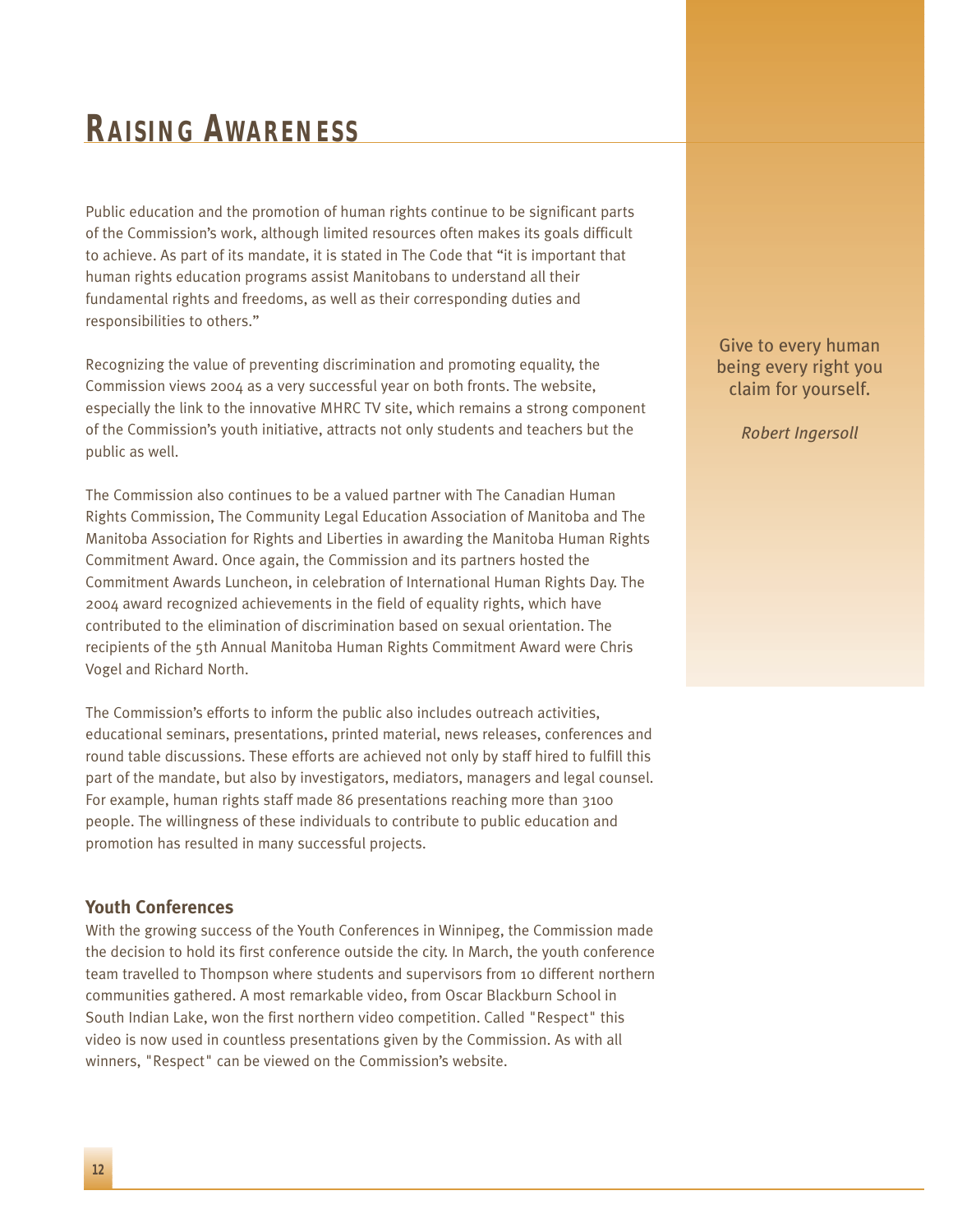The 4th Annual Winnipeg Human Rights Youth Conference was held on December 10, International Human Rights Day at the Asper Jewish Community Campus. Both the date and the location enabled the Commission to offer the students workshops on International Human Rights as well as information on The Manitoba Human Rights Code. The Holocaust Museum on campus served as the location for a presentation on the Holocaust. As well, the Commission partnered with the Rights and Democracy Network, which sent a guest speaker to the conference to talk to the students about the Rights of the Child and specifically about child labour. The Commission also offered a new workshop "Living Outside the Box", featuring three guests, young adults who have overcome barriers in their chosen field. The 2004 Winnipeg video competition was won by Garden Valley Collegiate in Winkler.

#### **Education Programs**

By offering educational seminars and workshops, the Commission continues to respond to employers and their need to understand human rights and responsibilities in the workplace. In 2004, the full day Employment Seminar, which canvasses a variety of work related human rights topics, was once again delivered. Two half-day seminars, one on Harassment in the Workplace and the other on Reasonable Accommodation in the Workplace, were also available and remain popular. The Employment Seminar was piloted in Brandon and will be offered, along with Harassment in the Workplace and Reasonable Accommodation, in 2005 in that city. Also a new workshop, which is designed to assist human resource professionals investigate harassment or discrimination complaints in the workplace, is in its final stages of development and will be available in Winnipeg in early 2005.

An employment seminar was delivered in Thompson as a number of staff was in that city to host the first northern Youth Conference. The seminar brought in a record number of over 50 participants, representing government, businesses and non-profit organizations and provided an educational opportunity while the human rights officer position in the North was vacant.

#### **Outreach**

In 2004 a decision was made to redefine an existing job description to create an outreach and liaison officer position. This pro-active approach was done to bridge a gap that the Commission believed existed between itself and minority groups, especially new immigrants. The goal of this new position is to increase awareness of the Manitoba Human Rights Commission and The Code in the multicultural community.

The Commission has continued its practice of having a human rights officer spend one day a week at the St. Boniface Service Centre in Winnipeg, providing bilingual outreach and intake services.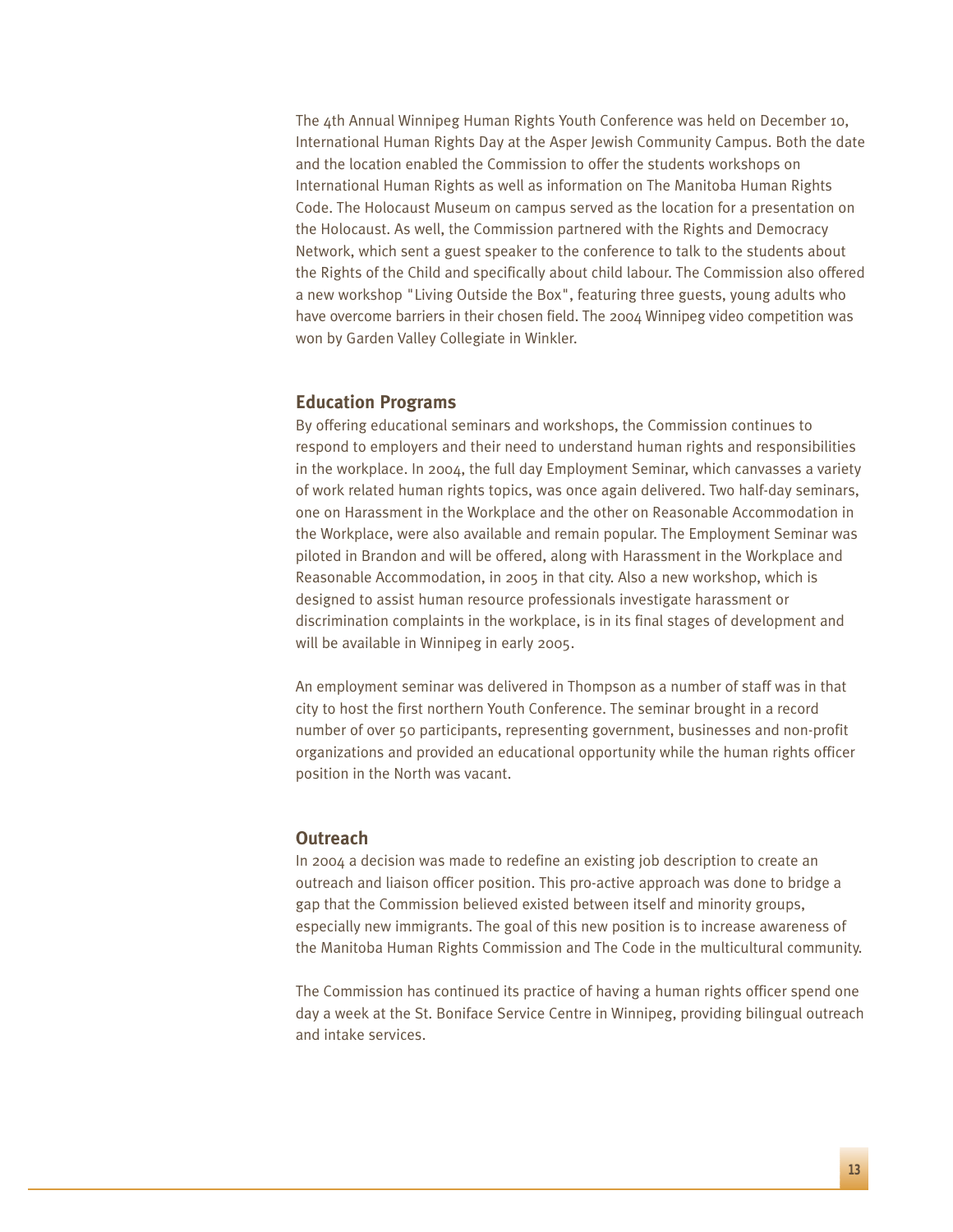#### **Round Table Discussion on Social Condition**

Representatives of organizations involved in poverty issues attended a public consultation hosted by The Manitoba Human Rights Commission on the issue of amending The Human Rights Code to include social condition as a protected characteristic. It was explained that social condition means circumstances relating to social or economic status and that while source of income and other grounds provide some protection, it is limited and sometimes it is the overall 'social condition' of a person that is the basis for discriminatory treatment, and not a single or group of personal characteristics.

This was the first round table discussion that the Commission has hosted and it is believed that the feedback and insight received through this public consultation was of great benefit to the Commission, and there are plans to hold future round table discussions.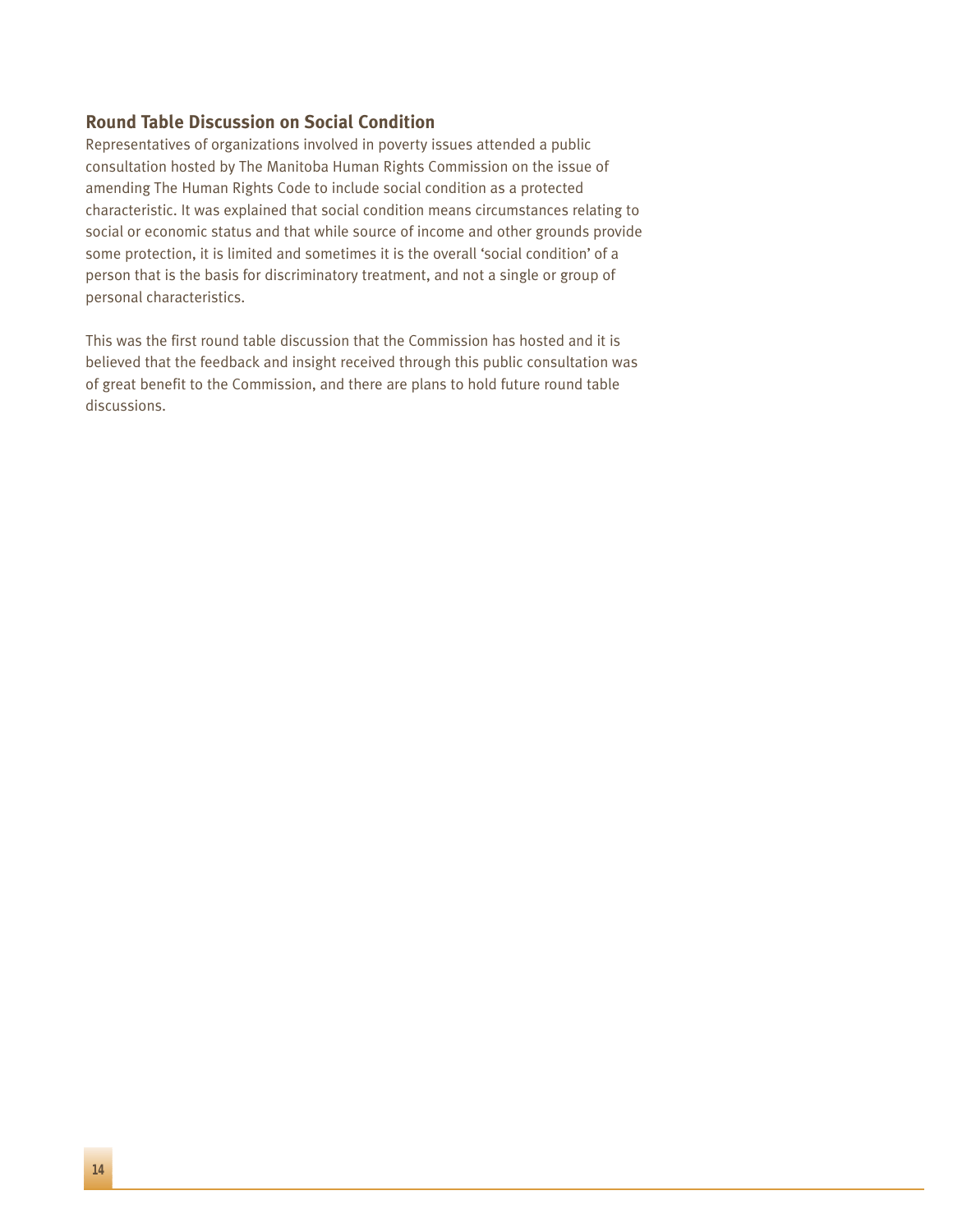# **BOARD OF COMMISSIONERS**

Commissioners represent the geographic, cultural, social and economic profile of Manitoba. They are appointed for a three-year term and serve on a part time basis. There are ten Commissioners, including a Chairperson and a Vice-Chairperson.

#### **Chairperson**

**Janet Baldwin** has an LL.B degree from the University of London, and did graduate work at the University of Warsaw, Poland, and the University of Illinois (LL.M). She taught law at the University of Manitoba for 31 years. She also served as Chair of the President's Advisory Council on Women and as the Director of the Women's Secretariat, and revised the University's sexual harassment policy. Janet is a member of an Agency Liaison Team with the Red Cross for the United Way. She is Past President of the Canadian Association of Statutory Human Rights Agencies, and a member of the Local Advisory Board to the University of Winnipeg's Global College. Janet is married and has two daughters.

#### **Vice-Chairperson**

**Jerry Woods** is a proud member of the Couchiching First Nation. He has been a labour and social activist all of his working life, which began when he was only fifteen years old. Over the following twenty-five years, he worked as a papermaker at the Boise Cascade paper mill in Fort Frances, Ontario. For twenty of those years, he served as an Officer with the Local Union. In 1989, he became a full time National Representative for the Communications, Energy and Paperworkers Union. Jerry retired in 2002.

#### **Commissioners**

Roberta Frederickson recently completed a Family Fetal Alcohol Spectrum Disorder Support Worker Program and is now an advocate and educator on behalf of families and children in need. Roberta was a Shop Steward with the Canadian AutoWorkers and a long time employee with the Fort Garry Hotel in Winnipeg. She has extensive experience in workplace issues and for many years, facilitated human rights and respectful workplace discussions for CAW members. Her interests include human rights, child advocacy and the issues surrounding domestic violence. Roberta has one grown daughter.

**Yvonne Peters** has a Bachelor of Arts and a Bachelor of Law from the University of Saskatchewan and a Bachelor of Social Work from the University of Regina. She practices equality rights law in Winnipeg, providing legal consultation and advice to unions, community groups, human rights organizations, the corporate sector and governments. Her community work includes serving on the Steering Committee of the National Association of Women and the Law, the Board of Directors of the Canadian Women's Health Network and chairing the Human Rights Committee of the Council of Canadians with Disabilities.

**Fausto Yadao** is the former Dean of Student Affairs at Red River College. He was also the Director of Regional Centres and Distance Education. In 1990, he led the Red River College

I saw what could be done for I had a vision of a new world as I talked.

*Nellie McLung*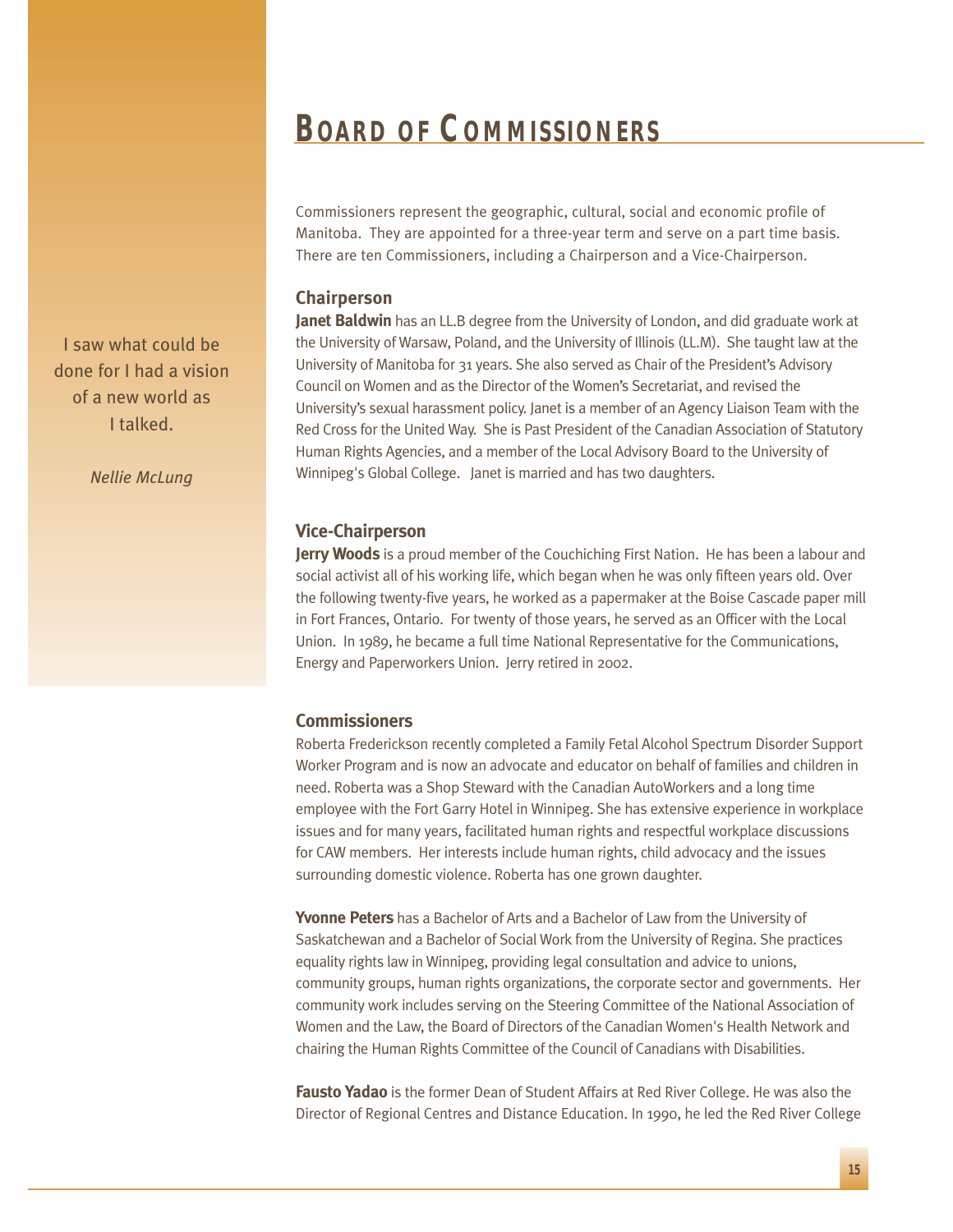Task Force on Services to Aboriginal and Multicultural Communities. Fausto is the Vice-President and Fundraising Coordinator for the Philippine-Canadian Centre of Manitoba and is a recipient of the Golden Jubilee Medal for community service. Fausto has two daughters and a grandson.

**Robin Dwarka** is the Director of Administration for Legal Aid Manitoba. She is a Certified Management Accountant (CMA) and has a Bachelor of Commerce (Honours) from the University of Manitoba. Robin is a founding member of the Manitoba Pan Handlers, a local steel band. Currently, she is active in the Caribbean community primarily through the Building and Youth sub-committees of the Council of Caribbean Organizations of Manitoba. In June, 2004, Robin joined the board of the Manitoba Association for Rights and Liberties (MARL) and is currently its Treasurer.

**Professor M.V. Naidu**, on invitation, joined the Department of Political Science, University of Rajasthan (Jaipur, India) as a Visiting Professor for eight months. He was also invited for a one year appointment to Delhi University as Visiting Professor in the Department of Political Science. Professor Naidu continues to teach political science at Brandon University and is the recipient of many honours and awards including the Canadian government's Citation for Citizenship and a Peace Plaque from the Canadian Peace Research and Education Association. He is the editor of an international journal Peace Research and writes a regular column for the Brandon Sun.

**Sheena Rae Reed** was born and raised in Flin Flon and her love of the North resulted in her returning to her hometown after receiving her Arts Degree from the University of Manitoba and studying two years of law. Once she returned to Flin Flon, she began working in social services and today she works with Child and Family Services. For the last seventeen years Sheena has coached girls' gymnastics and has been involved in Big Brothers/Big Sisters. She is also a board member of the Northern Women's Resource Centre in Flin Flon, the President of the Flin Flon Friendship Centre's Board of Directors and the President of the Manitoba Association of Friendship Centres.

**Elliot Leven** is a lawyer by profession and his preferred areas of practice are labour and employment law and Aboriginal law. He is an active member of Winnipeg's gay and Jewish communities and is the past chair of the Gay and Lesbian Issues Subsection of the Manitoba Bar Association. He is also a former board member of the Rainbow Resource Centre. As the former editor of the Jewish Post, Mr. Leven continues to be active in the Jewish Community and is the President of Camp Massad, a Hebrew immersion residential camp.

**Ajit Deol, O.M**. Ajit has been an educator, a committed activist and forward thinking multicultural leader for many years and has received numerous awards for her work in the community. Ajit was a teacher at Edward Schreyer High School in Beausejour and Maples Collegiate in Winnipeg for many years. She is credited with developing the Caroline McMorland School for the mentally disabled in Ontario. She has been on the Board of Directors of countless organizations and is currently President of the East Indian Support and Advocacy Group, a member of the Manitoba Citizenship Council, and a Director on the Board of the Seven Oaks School Education Scholarship Foundation and Seven Oaks General Hospital Foundation.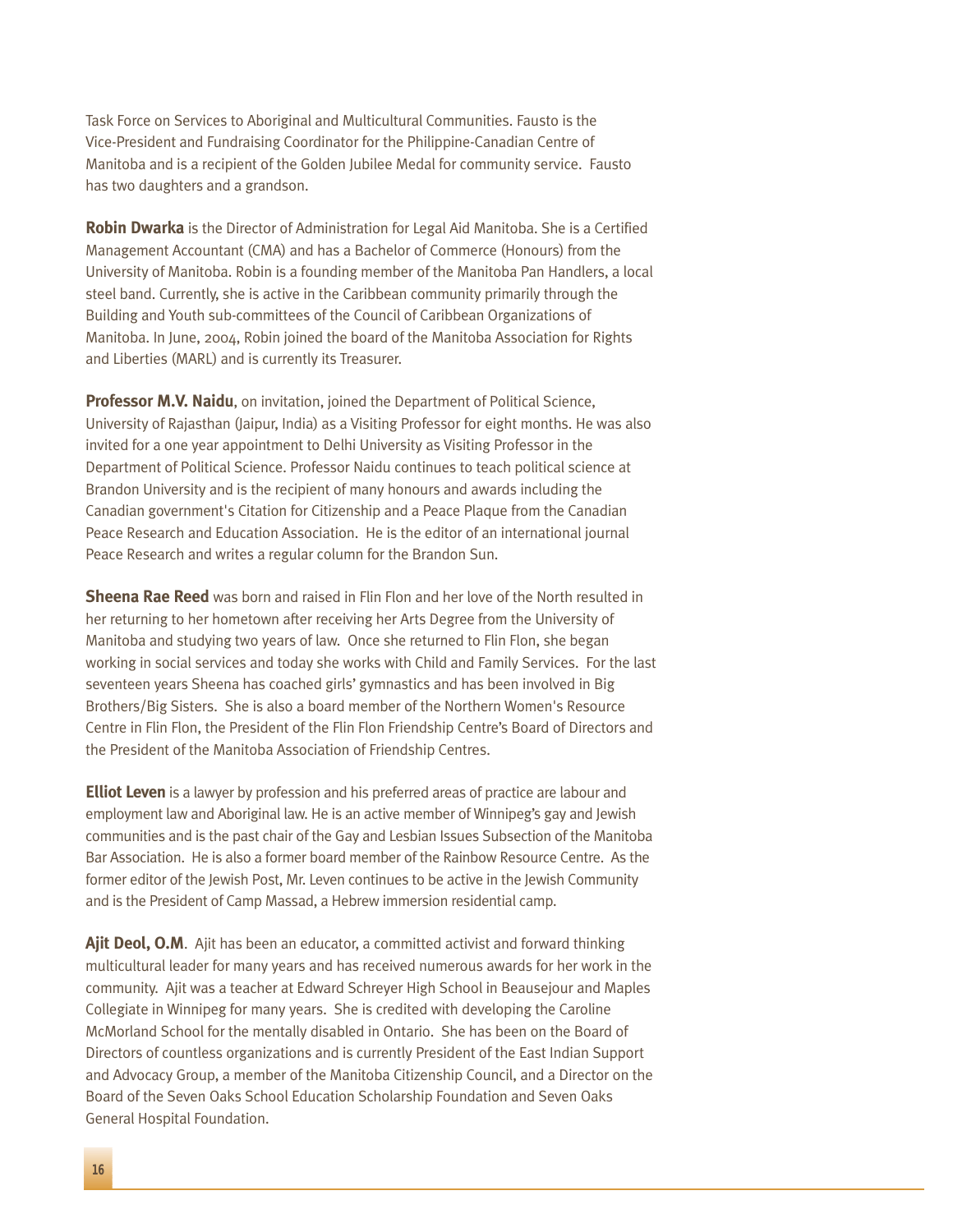# **MANITOBA HUMAN RIGHTS COMMISSION ORGANIZATION CHART 2004**

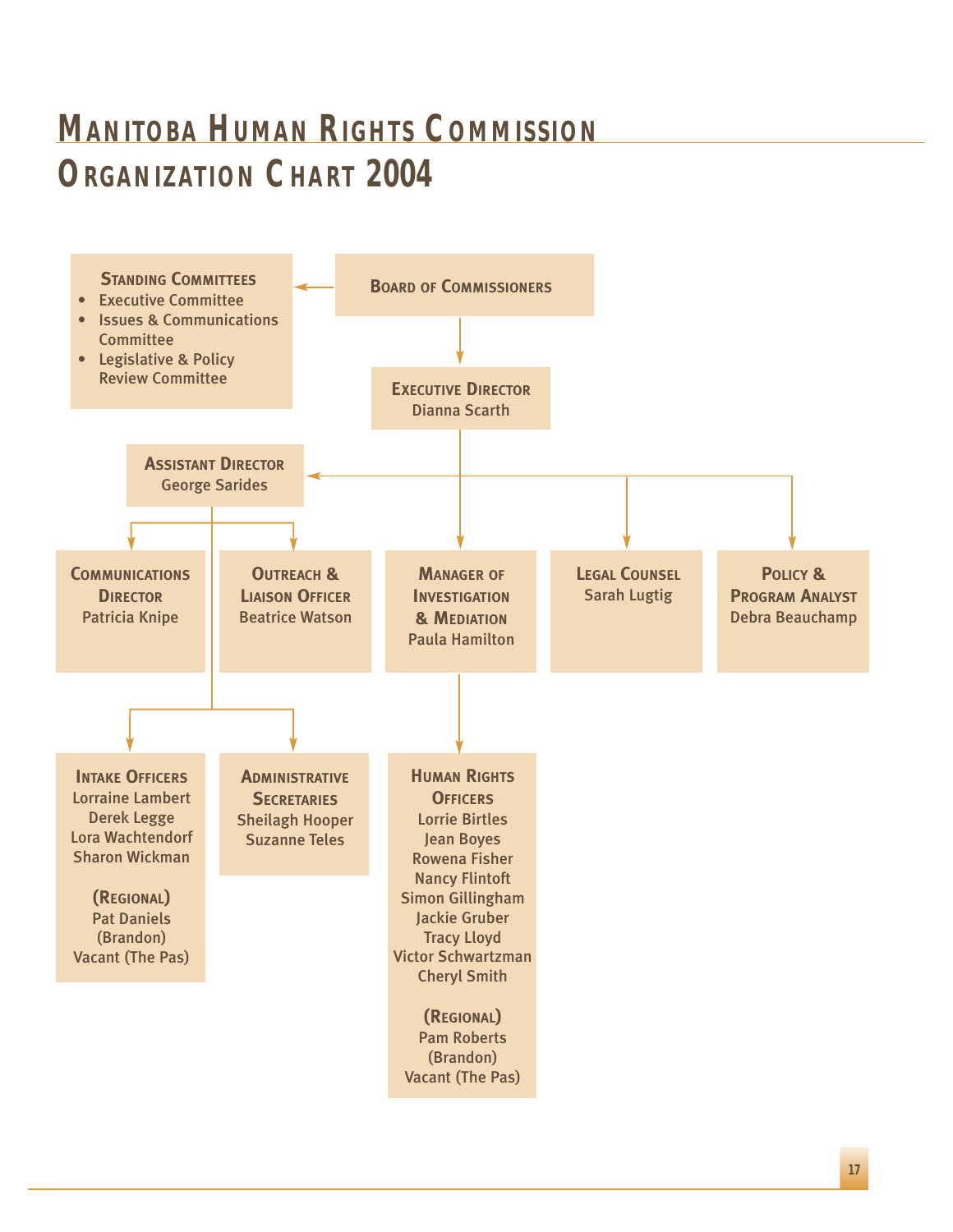# **STATISTICS**



### **Complaints Filed**

### **Number of Complaints**

| Year | <b>Formal Complaints</b> | <b>Total Complaints</b><br>(Includes Pre-Complaints) |
|------|--------------------------|------------------------------------------------------|
| 1990 | 245                      | n/a                                                  |
| 1991 | 265                      | n/a                                                  |
| 1992 | 216                      | n/a                                                  |
| 1993 | 149                      | n/a                                                  |
| 1994 | 150                      | n/a                                                  |
| 1995 | 169                      | n/a                                                  |
| 1996 | 218                      | n/a                                                  |
| 1997 | 231                      | 308                                                  |
| 1998 | 177                      | 262                                                  |
| 1999 | 175                      | 252                                                  |
| 2000 | 261                      | 319                                                  |
| 2001 | 241                      | 329                                                  |
| 2002 | 229                      | 319                                                  |
| 2003 | 274                      | 336                                                  |
| 2004 | 260                      | 38                                                   |
|      |                          |                                                      |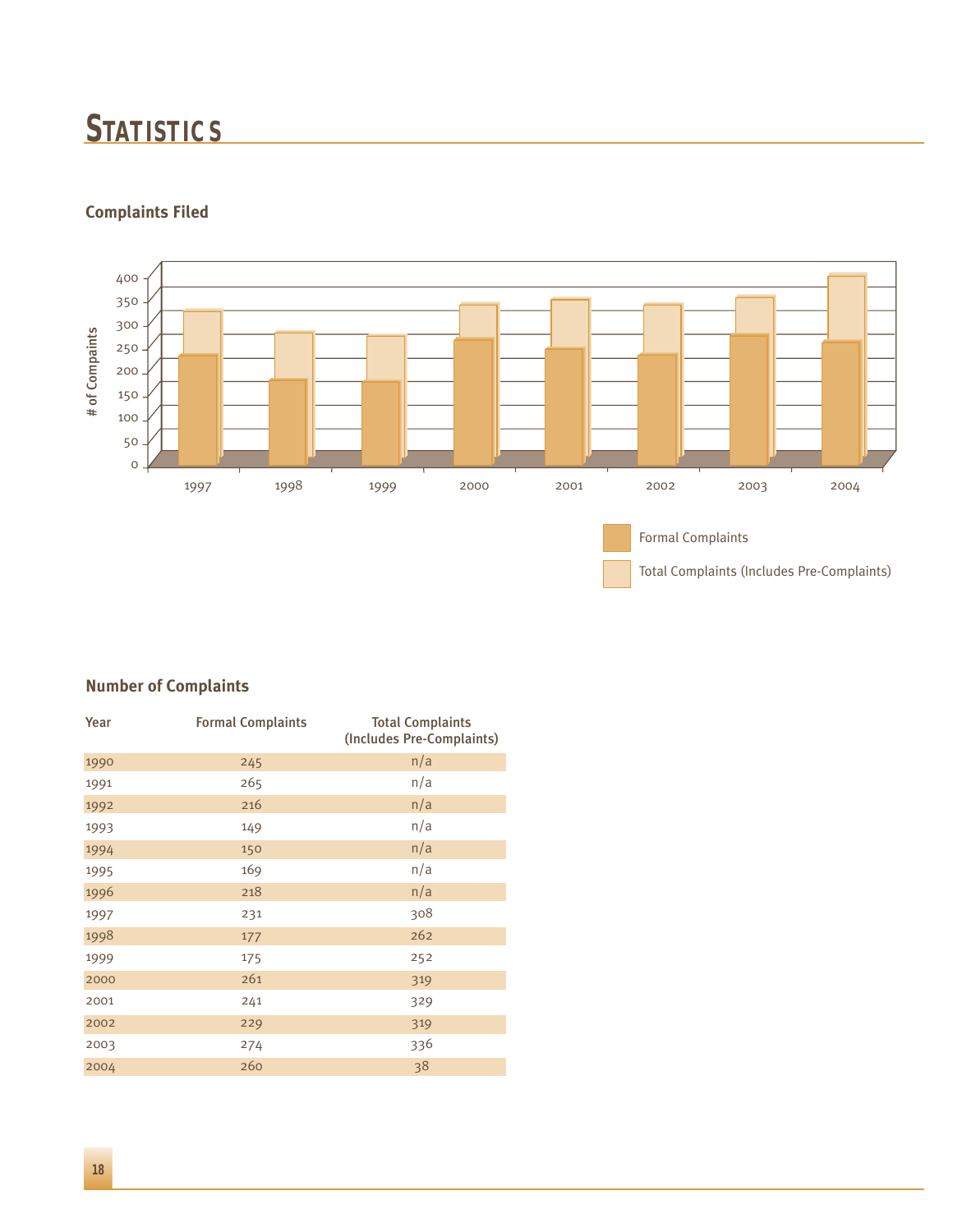### **Formal Complaints Registered in 2004 – By Grounds**



### **Files Closed by Grounds in 2004**

| Area                                        | Pre-complaint Pre-Board<br><b>Resolution</b> | <b>Settlements</b> | Withdrawn /<br>Abandoned | <b>Dismissed</b><br>by Board | Terminated /<br><b>Offer Found</b><br>Reasonable | <b>Settled</b><br>by Board<br><b>Directed</b><br><b>Mediation</b> | <b>Referred to</b><br>Adjudication      | <b>Settled</b><br>Prior to<br>Adjudication |
|---------------------------------------------|----------------------------------------------|--------------------|--------------------------|------------------------------|--------------------------------------------------|-------------------------------------------------------------------|-----------------------------------------|--------------------------------------------|
| Age                                         | 10                                           | $\overline{7}$     | 5                        | 6                            | 1                                                | $\overline{3}$                                                    | $\mathbf{1}$                            | $\circ$                                    |
| Ancestry                                    | 19                                           | 13                 | 12                       | 22                           | $\circ$                                          | 0                                                                 | $\mathbf{1}$                            | $\circ$                                    |
| <b>National Origin</b>                      | $\overline{2}$                               | $\circ$            | $\mathbf{1}$             | $\mathbf{1}$                 | $\circ$                                          | $\circ$                                                           | $\circ$                                 | $\circ$                                    |
| Ethnic Origin                               | $\circ$                                      | $\circ$            | $\mathbf{1}$             | $\mathbf{1}$                 | $\circ$                                          | O                                                                 | $\circ$                                 | $\circ$                                    |
| <b>Disability</b>                           | 52                                           | 31                 | 19                       | 29                           | $\overline{\mathbf{3}}$                          | 6                                                                 | 4                                       | $\mathbf{1}$                               |
| Marital/Family                              | 7                                            | 4                  | 3                        | 13                           | $\mathbf{1}$                                     | $\mathbf{1}$                                                      | $\mathbf{1}$                            | $\circ$                                    |
| <b>Political Belief</b>                     | $\circ$                                      | $\circ$            | $\mathbf{1}$             | $\mathbf{1}$                 | $\circ$                                          | $\circ$                                                           | $\circ$                                 | $\circ$                                    |
| Religion                                    | 5                                            | $\mathbf{1}$       | $\mathbf{1}$             | $\overline{2}$               | $\Omega$                                         | $\mathbf{1}$                                                      | $\Omega$                                | $\Omega$                                   |
| <b>Sex</b><br>(including Pregnancy)         | 25                                           | 10                 | 11                       | 23                           | $\mathbf{1}$                                     | 3                                                                 | $\overline{\mathcal{E}}$                | 43                                         |
| <b>Gender Determined</b><br>Characteristics | $\circ$                                      | $\circ$            | $\circ$                  | $\mathsf O$                  | $\circ$                                          | $\circ$                                                           | $\mathsf O$                             | $\mathsf O$                                |
| <b>Sexual Orientation</b>                   | $\overline{2}$                               | $\mathbf{1}$       | $\circ$                  | $\overline{2}$               | $\circ$                                          | $\circ$                                                           | $\mathbf{1}$                            | $\circ$                                    |
| Source of Income                            | $\overline{2}$                               | $\circ$            | $\circ$                  | $\circ$                      | $\circ$                                          | O                                                                 | $\circ$                                 | $\circ$                                    |
| Other                                       | 4                                            | $\circ$            | $\circ$                  | 3                            | $\circ$                                          | $\overline{O}$                                                    | $\circ$                                 | $\circ$                                    |
| <b>TOTALS</b>                               | 128                                          | 67                 | 54                       | 103                          | 6                                                | 14                                                                | 11                                      | 44                                         |
|                                             |                                              |                    |                          |                              |                                                  |                                                                   | <b>Total Complaints by Grounds 2004</b> | 427                                        |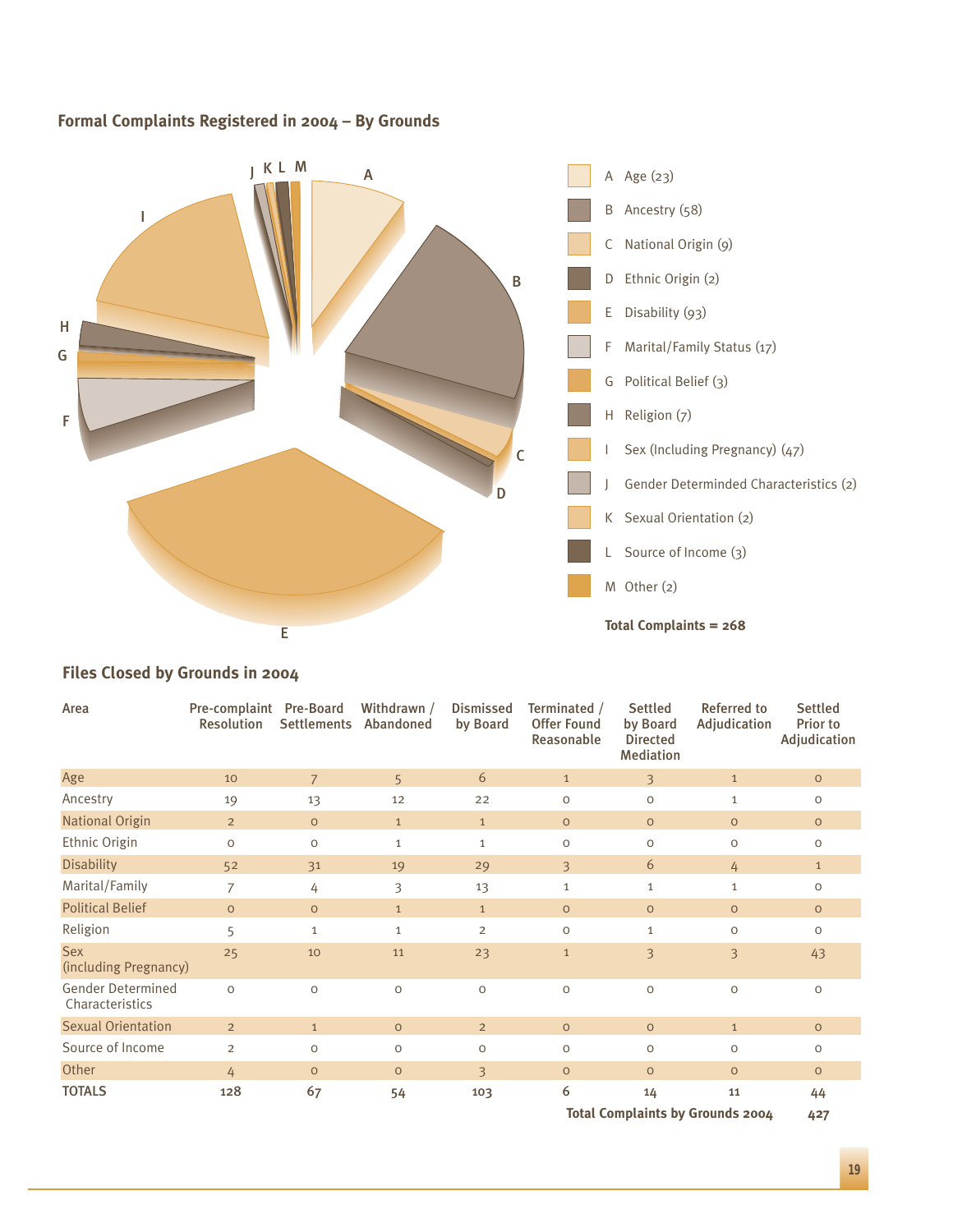### **Formal Complaints Registered in 2004 – By Area**



### **Files Closed by Area in 2004**

| Area            | Pre-complaint Pre-Board<br><b>Resolution</b> |                | Withdrawn /<br>Settlements Abandoned | <b>Dismissed</b><br>by Board | Terminated /<br><b>Offer Found</b><br>Reasonable | <b>Settled</b><br>by Board<br><b>Directed</b><br><b>Mediation</b> | Referred to<br>Adjudication   | <b>Settled</b><br><b>Prior to</b><br>Adjudication |
|-----------------|----------------------------------------------|----------------|--------------------------------------|------------------------------|--------------------------------------------------|-------------------------------------------------------------------|-------------------------------|---------------------------------------------------|
| <b>Services</b> | 25                                           | 9              | 10                                   | 13                           |                                                  | $\overline{3}$                                                    | 3                             | $\circ$                                           |
| Employment      | 80                                           | 53             | 36                                   | 81                           | 3                                                | 8                                                                 | 8                             | 43                                                |
| Contracts       | $\circ$                                      | $\circ$        | $\circ$                              | $\mathbf{1}$                 | $\circ$                                          | $\circ$                                                           | $\circ$                       | $\circ$                                           |
| Housing         | 17                                           | $\mathbf{1}$   | 4                                    | 3                            | $\overline{2}$                                   | $\overline{2}$                                                    | $\circ$                       | $\mathbf{1}$                                      |
| Other           | $\circ$                                      | $\overline{2}$ | $\circ$                              | $\mathbf{1}$                 | $\circ$                                          | $\circ$                                                           | $\circ$                       | $\circ$                                           |
| <b>TOTALS</b>   | 122                                          | 65             | 50                                   | 99                           | 6                                                | 13                                                                | 11                            | 44                                                |
|                 |                                              |                |                                      |                              |                                                  |                                                                   | Total Complaints by Area 2004 | 410                                               |